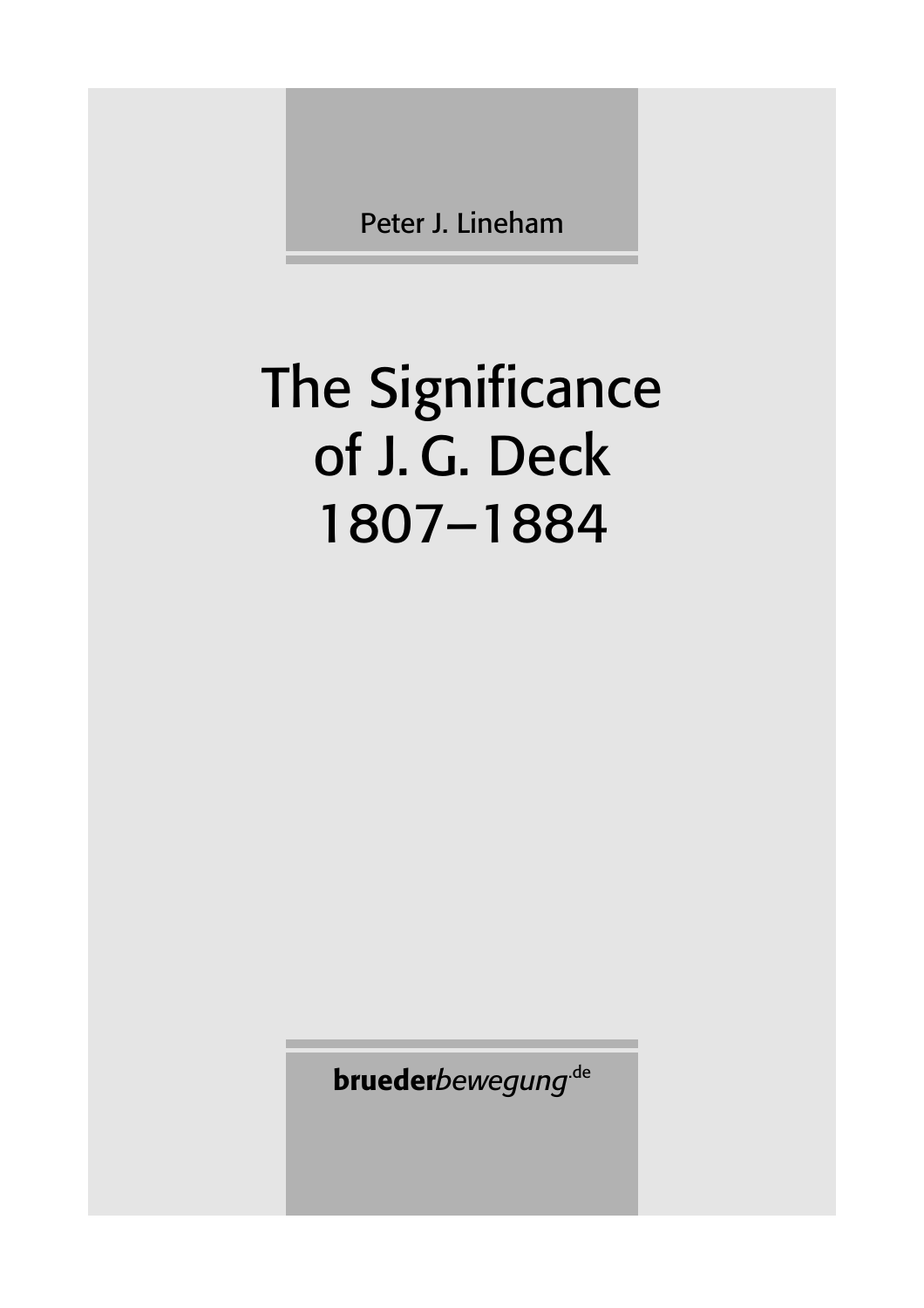Zuerst erschienen in: *Christian Brethren Research Fellowship Journal*  [Wellington, Neuseeland] 107 (November 1986), S. 13–34.

© 1986, 2007 Dr. Peter J. Lineham, North Shore (Neuseeland) Satz: Michael Schneider Veröffentlicht im Internet unter http://www.bruederbewegung.de/pdf/linehamdeck.pdf

**brueder***bewegung*.de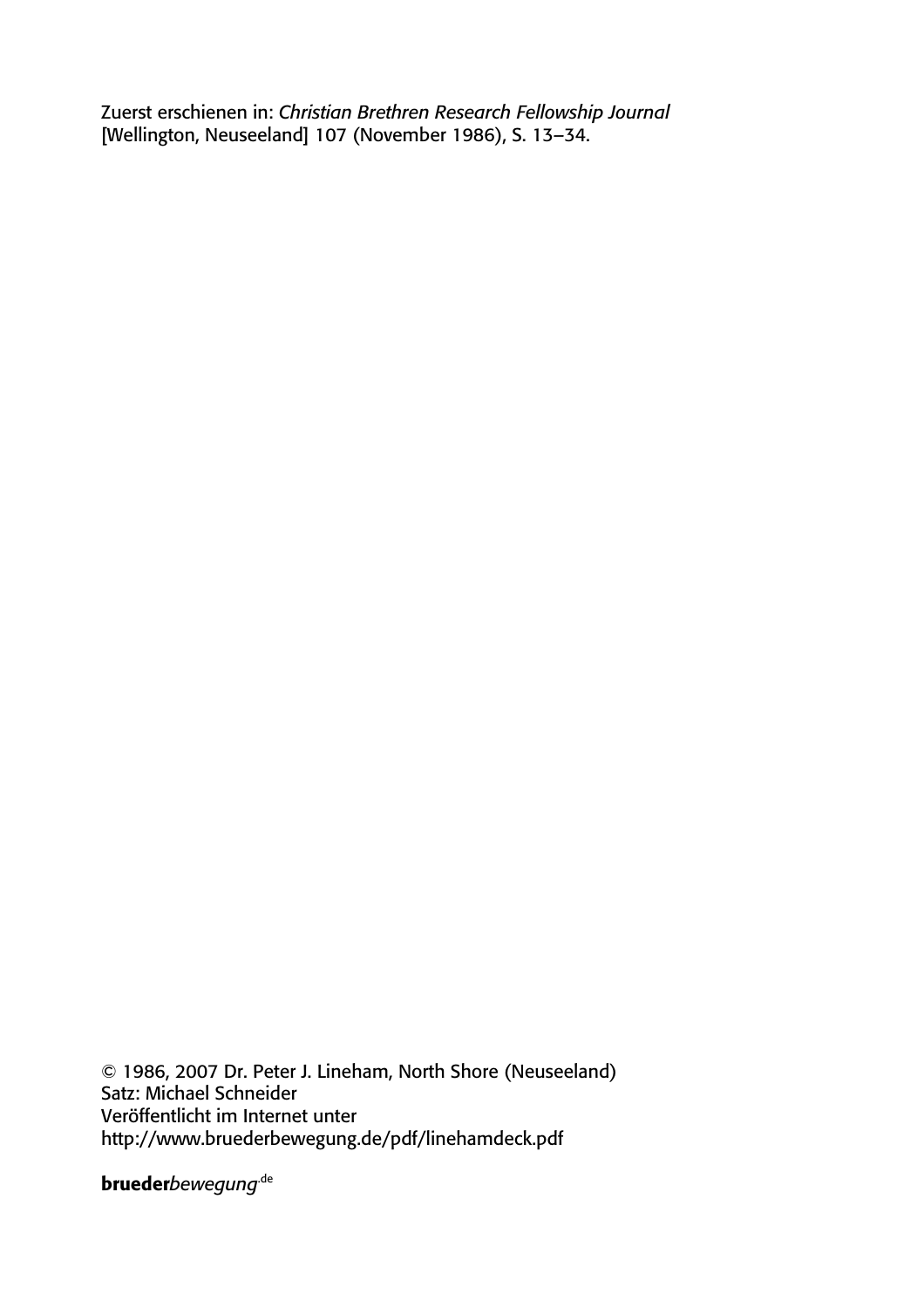## The Significance of J. G. Deck 1807–1884

## *by Peter J. Lineham*

It is now a good ten years since I completed the text of *There we found Brethren*, a his-<br>I tory of the Brethren assemblies of New Zealand. When I began I wondered whether I tory of the Brethren assemblies of New Zealand. When I began I wondered whether I would find enough original sources, especially for the earliest period. That story belonged to the Exclusive Brethren rather than the Open Brethren, and consequently access to information seemed likely to be restricted. I quickly found that my fears were misplaced. In the first place a group as isolated in New Zealand society as the Exclusive Brethren had a remarkably long collective memory of events more than a century old, but they have recently excommunicated more than a few people with family links to those early days. I also found that there were printed materials available, which had been recorded to justify one side or the other in the traumatic history of the Brethren. Reading between the lines I was able to reconstruct long forgotten events. No other aspect of the story engrossed me more than the unhappy tale of the man who founded and tried to hold together the Brethren in New Zealand. James G. Deck was doubly fascinating, because he was one of the few New Zealanders who had close links with the first generation of English Brethren. Yet in his story I was conscious of many gaps; of tracts referred to but lost; of hints of disputes which could not be easily understood.

Over the past ten years I have continued the search. Little by little new details emerged. Now the discoveries have become so extensive that the story be told with more confidence and more detail. Of the several discoveries the most exciting was the correspondence of Deck with the great leader of the Exclusive Brethren, J.N. Darby. Copies of these and many other letters have been deposited in the Christian Brethren Archives at the John Rylands Library of the University of Manchester, and I must acknowledge the help of the curator, Dr David Brady, in locating and copying these for me. I had already deduced from Darby's published correspondence which were the letters probably written to Deck. It is now possible to see the relationship from both sides. Information from the Deck family, and other books, newspapers and church records fill out the story I originally told, and make it an account of a peculiarly interesting life.

James George Deck was one of the first Brethren in New Zealand, and has good claims to be regarded as the founder of both the open and exclusive assemblies in this country. The orientation of the Brethren in New Zealand seemed for a while to be in his hands. Deck was a man haunted by his past, a past that included the deep division which had riven the Brethren movement in England. This biographical study of Deck also shows how the divisions of the English Brethren were extended to New Zealand impinging deeply on the founder's life and reflected in the rifts within his own family. It is hard for outsiders to understand how someone of the character of Deck could have made the choice to be part of the Exclusive Brethren. The aim of this study is to elucidate his choice.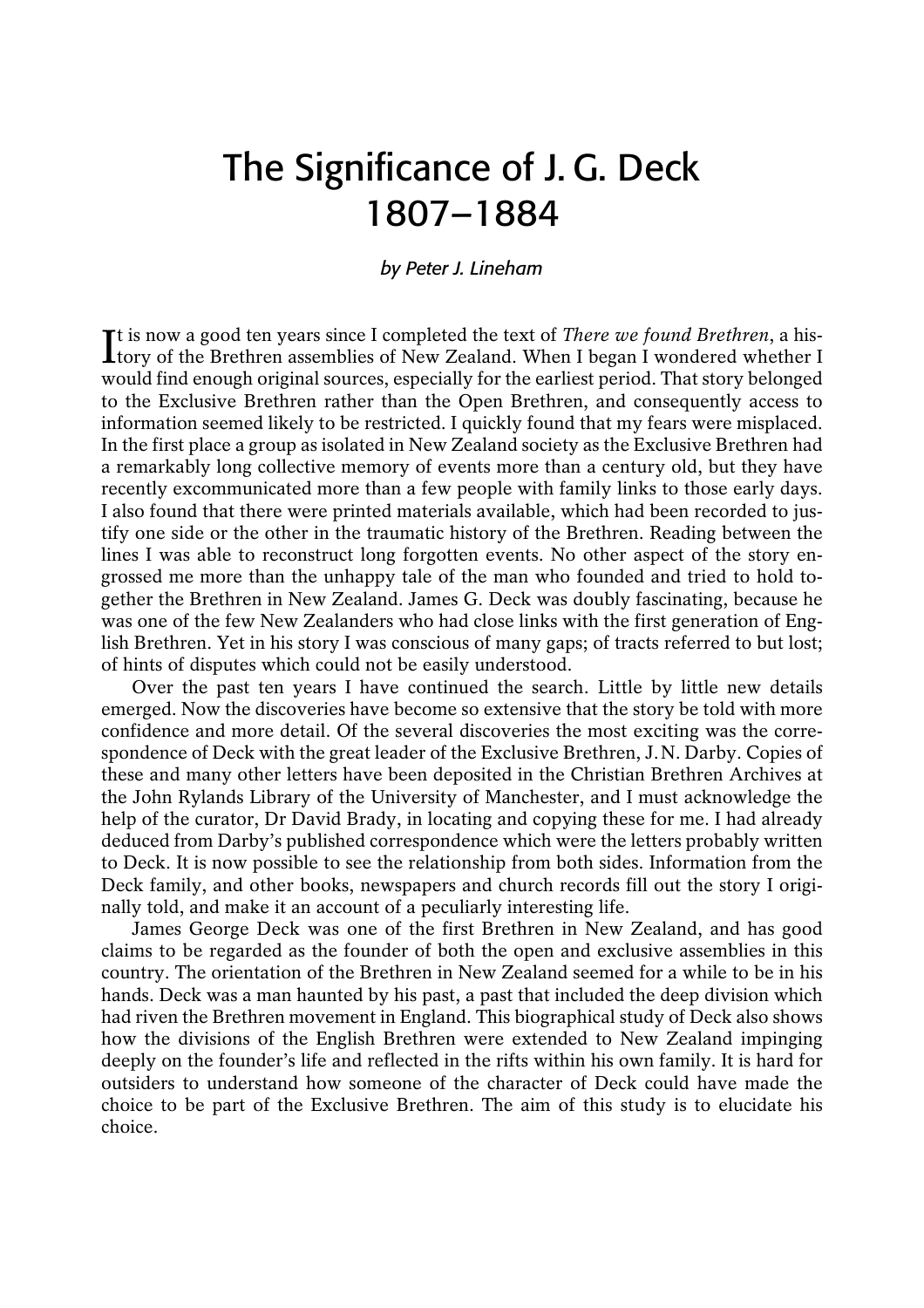James George Deck was born on 1 November 1807, in Bury St. Edmunds in Suffolk.<sup>1</sup> His family had a Huguenot ancestry, and had left France at some stage before the Revocation of the Edict of Nantes in 1685. They had settled in the south of England and, like many Huguenots, merged easily into respectable society. One branch of the family farmed in Norfolk, but Deck's father John, who was born in 1781, was postmaster in Bury. He must have been a wealthy man, and had been Mayor of the town, reflecting his Tory politics, which were very popular in that part of the country. Indeed his son aspired at one point to go higher than his father and become Member of Parliament for Bury.<sup>2</sup>

Naturally the family were dutiful members of the Church of England, and seem to have had some contact with evangelicals. While neither of the two Bury parish churches had a known evangelical incumbent, Charles Simeon's influence at Cambridge had spread interest in "serious Christianity", Bible reading and missionary work. Deck later recalled that his mother was devout, and all her children eventually made professions of faith. James' younger sister, Mary Jane, later gained recognition as a hymn writer, and her compositions included "Jesus, I will trust Thee". She married the Rev. Dr Walker, a clergyman and hymn book editor from the evangelical heartland of Cheltenham who later helped to make Deck's hymns known to a wider audience.<sup>3</sup>

James was the eldest child and his father, ambitious that his son enter the professional world, sent him to Paris to train as a military cadet, possibly at the *Ecole Militaire*. When he graduated at the age of seventeen, his father purchased a commission for him as lieutenant in the 14th Madras Native Infantry of the East India Company, which at this time controlled India under conditions set by Act of Parliament at Westminster. He served in India for two terms, from 1824 to 1826 and from 1830 to 1835.<sup>4</sup> Deck was from the beginning an exemplary young officer. The Indian Army had some pious commanders, and Deck is known to have written out good resolutions and signed them with his own blood. In 1826 a severe attack of cholera brought his first term in India to an end and he returned to England. His sister Clara took the opportunity to take him to hear a sermon by an evangelical clergyman. As a result he was converted and decided to seek ordination in the Anglican ministry. He therefore took a place at the private college based in the vicarage of the Rev. Samuel Feild at Hatherleigh in the Dartmoor region of Devon. In this period it was usual for ordination to follow completion of a degree at Oxford or Cambridge, but this was expensive, and few evangelicals found the universities a congenial environment. It is possible that Deck's father refused to support him at university, or that Deck was attracted to a more evangelical training. Samuel Feild was a prominent second generation evangelical Anglican. Two sons followed him into the ministry, two of his daughters married clergymen, and his brother was to become Bishop of Newfoundland.

I am grateful to all who have assisted in the research and writing of this study, among them the late Doug Trewavas, Robin Sides, Mrs W.D. Dron, Winsome Harding, Warwick Tyler, David Brady and Ron Deck. The copies of letters and pamphlets used in this study and not available in New Zealand will be deposited in the Assembly Archives in the Alexander Turnbull Library.

<sup>1</sup> S. J. Deck in *Chief Men among the Brethren*, 2 edn., London, 1931, p 36.

<sup>2</sup> *Ibid*, p 37; MS typescript from Ron Deck: "Some Details of the life of Dr. John Feild Deck", p 1; J. Julian (ed.), *Dictionary of Hymnology*, London, 1908, p 1231; A. E. Salisbury, *After Many More Days*, Paekakeriki, 1971, p 12.

<sup>3</sup> *Chief Men among the Brethren*, p 36; Julian, p 1231; J. G. Deck, "To my Mother", *Hymns and Sacred Poems*, 2 edn., London, 1889, pp 198–200.

<sup>4</sup> *Chief Men among the Brethren*, p 37.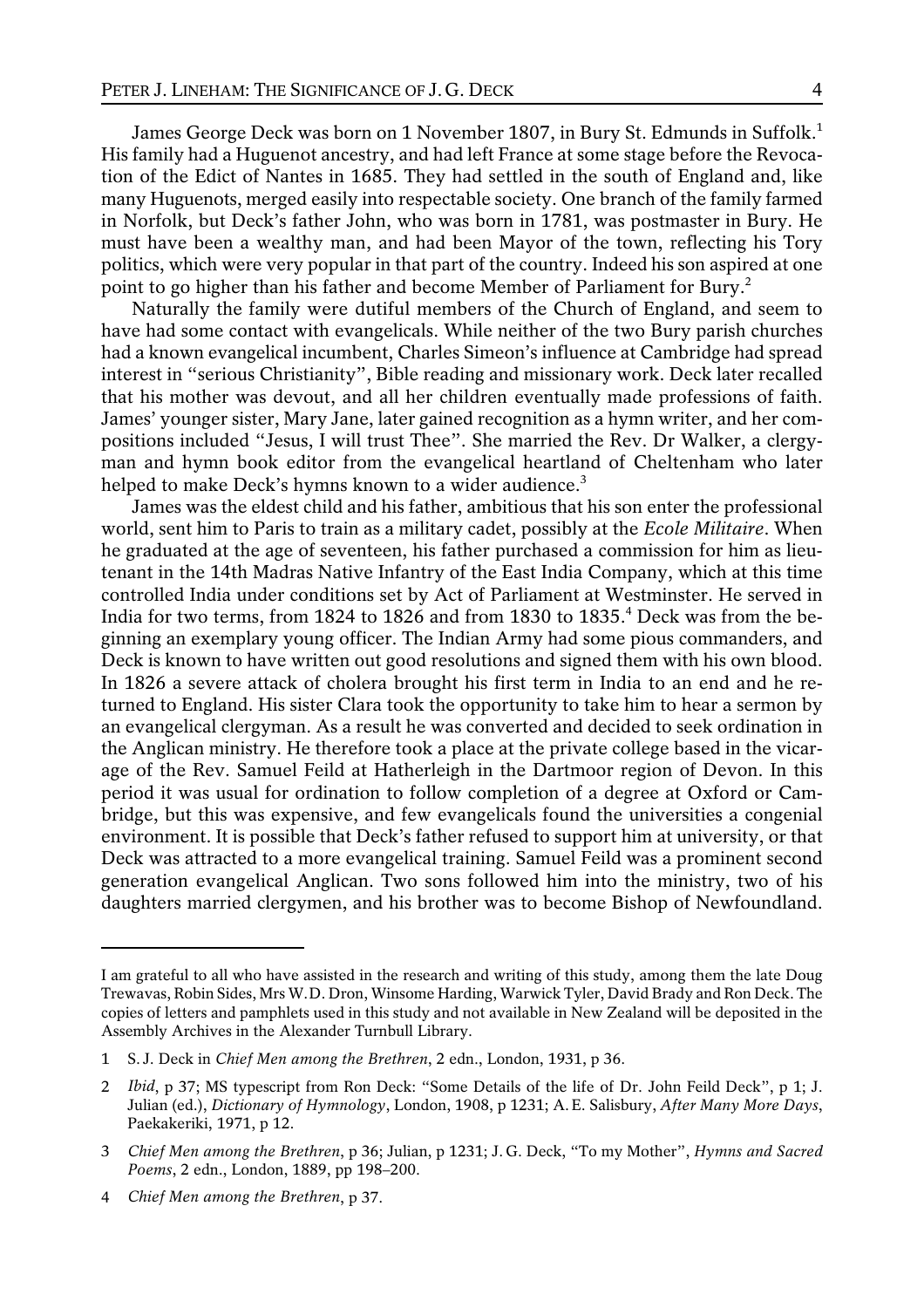Feild was appointed Headmaster of Westbury College, near Bristol, in 1830, and here his pupils included the founder of the Mildmay Conference, the Rev. William Pennefather.<sup>5</sup> Yet Deck did not receive ordination. Possibly he was a victim of the vindictiveness of Henry Philpotts, who after his consecration as Bishop of Exeter in 1830, made the lives of evangelicals and low churchmen in the diocese extremely uncomfortable. Nevertheless Deck's residence in the Feild home had a happy outcome, for on 22 April 1829 he married Feild's daughter Alicia, who was a year younger than him.

Shortly after their marriage the couple returned to India. Deck joined the 15th Native Infantry at Bangalore, and he and his wife lived nearby. There Deck determined to make a clear stand as a Christian. He encouraged his brother George who had also joined the army and was stationed at Ahmednugger, in the same stand. George too married a clergyman's daughter.<sup>6</sup> It was a time of spiritual awakening among the English in India. Henry [= Anthony Norris] Groves, the pioneer missionary and great advocate of apostolic simplicity, moved from Baghdad to Bombay in 1833, and remained there until 1835. While there is no direct evidence that he met Groves, Deck was friendly with Henry Young, a judge in the Bombay Residency who had been in India since 1822, and was the third son of Sir Samuel Young. The subsequent behaviour of Young and Deck and Young's later links with Open Brethren suggest that they had been inspired by Groves' call in his little book *Christian Devotedness* for Christians to abandon worldly security and thus experience the grace of God in its fullness. In 1834 Young resigned from his position and refused to accept the pension to which he was entitled. Others took the same stand. J. G. Deck was troubled in his conscience about whether a Christian could be a soldier, and so he resigned from the position his father had purchased for him.<sup>7</sup>

Consequently James Deck returned to England in 1835 with his wife and the two children born to them in India, Samuel John, born in 1832, and Mary Alicia, born in 1833. They went back to Hatherleigh to his father-in-law's vicarage where their third child, John Feild Deck, was born on 5 July 1835. Deck had decided to seek ordination once again, but his intentions were again thwarted, this time by qualms of conscience. Samuel Feild was troubled by Baptists in the parish, and he pre-emptorily dismissed the Baptist scriptural arguments. His son-in-law now took nothing for granted, and as he studied the Baptist literature he did not know how to refute it. To his wife he confessed: "I have left the army to become a clergyman, but now see that the church of England is contrary to the Word of God; what shall we do?" Alicia was very clear about the answer. "Whatever you believe to be the will of God, do it at any cost", she told him.

There proved to be a very high cost. Forty-five years later Deck recalled: "If ever with singleness of eye and heart I sought to know and do the will of God, it was when at the cost of every thing I learnt *baptism*".<sup>8</sup> Both the Deck and Feild families were loyal to the establishment in church and state. When James and Alicia were re-baptised as believers and sought fellowship with Christians motivated by similar desires, they were forsaking

<sup>5</sup> *Dictionary of National Biography*, London, 1882–1903, vol xviii, p 286; *Life and Letters of the Rev. William Pennefather*, 4 edn., n. d., pp 4–11; J. Feild Deck, p 1.

<sup>6</sup> Eastbourne: Ron Deck: MS Letter, G. Deck to J. G. Deck, 27 June 1830.

<sup>7</sup> *Chief Men among the Brethren*, p 37; F. Young, *Pearls from the Pacific*, London & Edinburgh, n. d., pp 12–13; *In Memoriam: Emily Baring Deck*, South Seas Evangelical Mission, 1915, pp 3–4; H.H. Rowdon, *The Origins of the Brethren*, London & Glasgow, 1967, pp 195–7.

<sup>8</sup> Manchester: John Rylands Library, Christian Brethren Archives (hereinafter CBA) 5540 (380), J. G. Deck to J. N. Darby, 15 May 1881; *Chief Men among the Brethren*, p 37.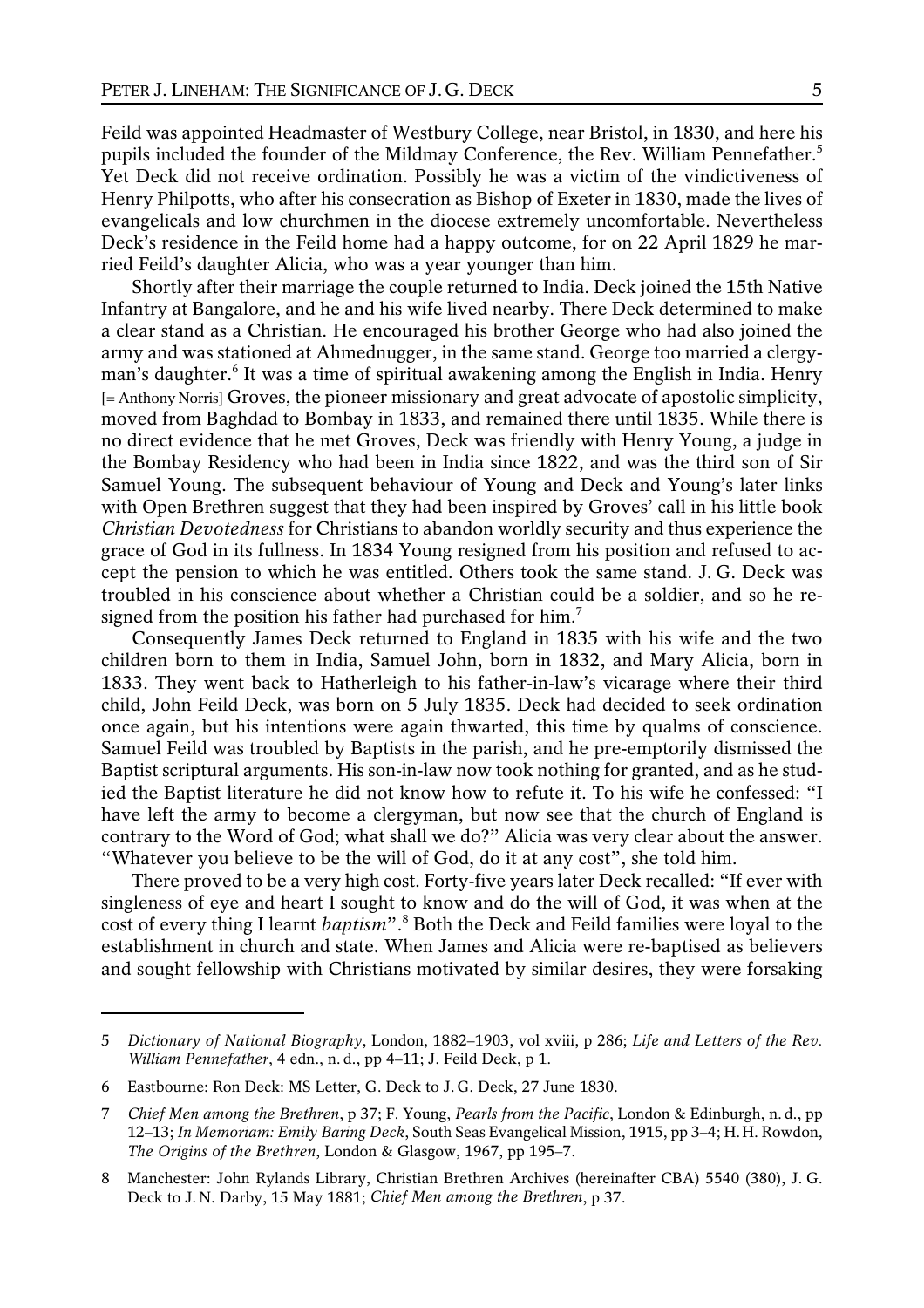the expectations of life and position which they could reasonably aspire to, and consequently they were bound to strain their family bonds. For them the compensation was the new fellowship which they now experienced, for across the West Country since about 1832 significant numbers of people had been turning in the same direction. They were influenced by a movement for radical reformation of the church which had surfaced in Dublin in the late 1820s, and was known as the Brethren, because it rejected any organisation or structure not found in the New Testament. The leaders of the Brethren were mostly Calvinist evangelical Anglicans who disliked the growing caution and denominationalism of the second generation of Evangelical Anglican clergy, and advocated a more absolute discipleship. If Deck had met Henry [= Anthony Norris] Groves in India this might have influenced his decision, for in 1835 Groves also returned to England. Another possibility is that Deck had met some of the lay preachers who earned the name "Plymouth Brethren" when they itinerated from Plymouth. The assembly in Raleigh Street, Plymouth, had commenced through the preaching of a former ordinand, G. V. Wigram, two former clergy, J. L. Harris and Henry Borlase, and Captain Hall, who had resigned his commission in the army. Under the leadership of Benjamin Wills Newton, it was the key assembly in England, and the first Brethren magazine, the *Christian Witness*, was published here in 1834. Plymouth was only thirty-five miles from Hatherleigh, and thus Deck was drawn into the movement at its heart: "Plymouth in its highest days", as he later recalled.<sup>9</sup>

He was no doubt attracted by the passionate conviction of these men and women from Plymouth, who were prepared to overturn almost every traditional institution of the church: the clergy, the establishment and the liturgy. He was not the only one to be attracted. The weekly unstructured services of Communion (very unlike the traditional celebrations three times a year in parish churches) were attended by several Anglican clergy in their gowns on their way to conduct services in their own parish churches. Deck was a man of deeply felt piety, and the calling to be New Testament priests, approaching Christ at his table, unaided by human rituals, awakened in him a poetic muse. He wrote some of the first hymns of the movement, which give a sense of the tone at the Raleigh Street (later Ebrington Street) assembly:

> "Abba, Father!" we approach Thee In our Saviour's precious name; We, Thy children, here assembling, Now the promised blessing claim. From our sins His blood hath washed us, 'T is through Him our souls draw nigh; And Thy Spirit too has taught us, "Abba, Father!" thus to cry.

At the same time he wrote other hymns now familiar to Brethren including "Lamb of God! our Souls adore Thee", with its moving vision of Christ's humbling path to the cross; and "Lord Jesus, are we one with Thee?", with its exalted vision of believers' unity with their Lord. These hymns were published in *Hymns for the Poor of the Flock*, published in 1838 and republished with an appendix in 1841. He himself edited *Psalms, Hymns and Spiritual Songs In Two Parts* in 1842, and included in it his hymn "The veil is rent. Lo!

<sup>9</sup> Rowdon, pp 74–78; CBA 5540 (369): J. G. Deck to J. N. Darby, 25 September [1872], p 10.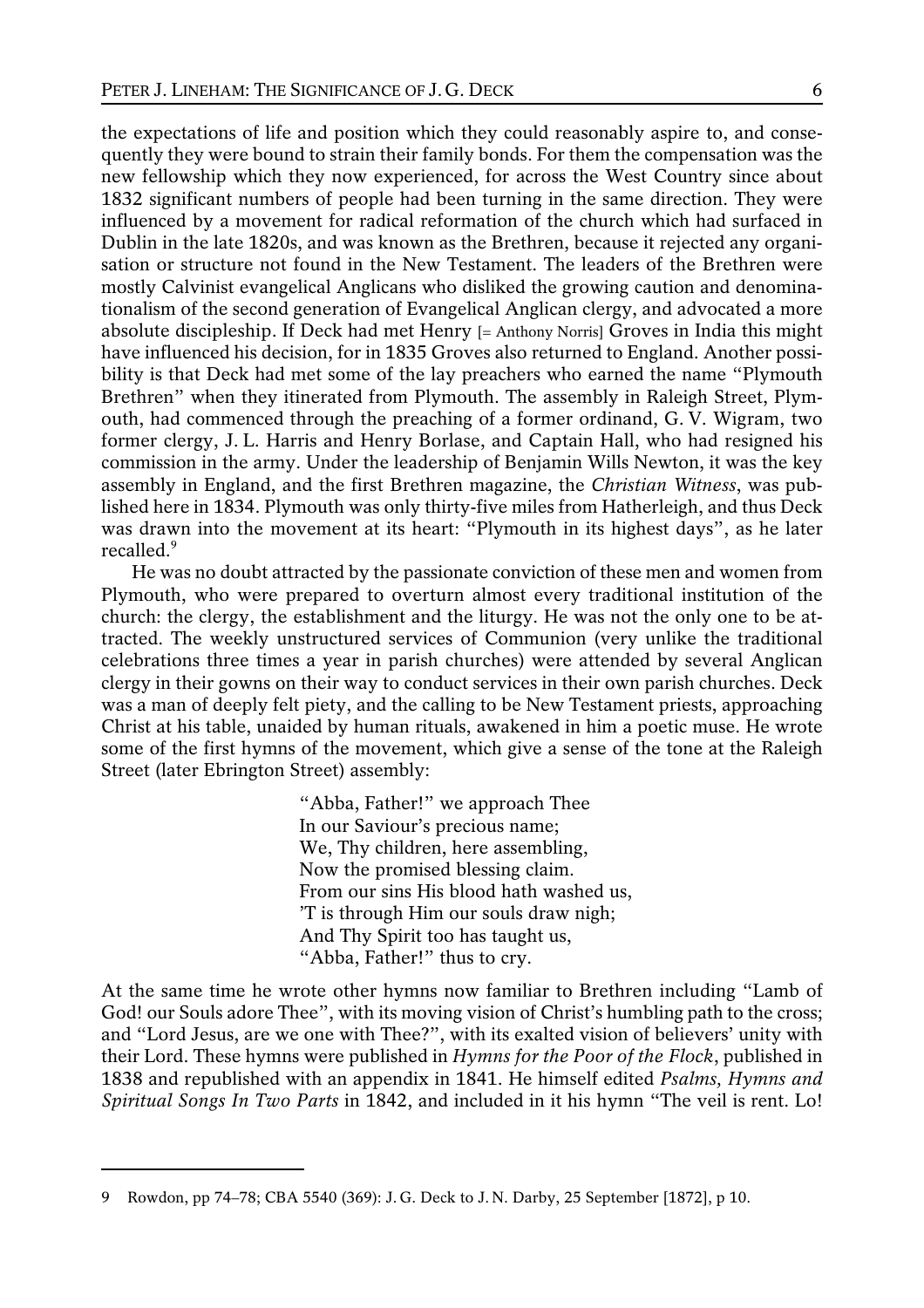Jesus stands". There was something mystical about the Brethren concept of worship, and Deck's own devotional spirit found this deeply attractive.<sup>10</sup>

Through his association with the Brethren, Deck was led into a new life's work. Having abandoned hopes of ordination he decided to engage in lay evangelism in villages around the coast of Devon from Plymouth including Kingston where he disturbed the loyalty to the high church parish of many farm labourers. Then he moved house to Sidmouth, and made a significant impact at the nearby villages of Colyton Raleigh and Otterton. Another mission was conducted at East Coker, near Yeovil in Somerset, and he moved house to Wellington, near Taunton, in the same county. Finally, at some point before 1850 he removed to Wyke Regis, near Weymouth. At Wellington he established a school in order to provide financial support for his ministry. Living costs must have been considerable, for his family now included eight children. In quick succession his wife gave birth in 1837 to James George (afterwards known to Exclusive Brethren as George), in 1839 to Clara Agnes, in 1840 to Sarah Rachel, in 1843 to Margaret Jane (known as Daisy), in 1845 to Fanny Harriet, in 1848 to Henry Augustus (although he lived for only five days) and in 1852 to Alice Anne Catherine. About 1846 another member of the Brethren, Henry Dyer, joined him at the school. Dyer and his brother were to remain in the area long-term, and the Yeovil Conferences organised by them were important in the evolution of the Open Brethren.<sup>11</sup>

The early Brethren were committed to a radical return to the New Testament. They were far less agreed about what the Bible taught than their spiritual heirs imagine them to have been. They took several differing views about infant baptism. Expectation of the return of Christ was very important in the movement, but there was more than one interpretation of the eschatology of the Bible. Irving's views on the inspiration of the Holy Spirit interested some among them, and the appointment of elders was advocated by some and opposed by others. Yet this undoctrinaire biblicism was short-lived. When Henry [= Anthony Norris] Groves had returned from India in 1835 he noticed the growing demand for a "Brethren view" of various issues, which members were expected to adhere to. Before he departed for the East in 1836 he wrote to the man who was coming to exemplify "Brethren orthodoxy", the former Irish curate and brilliant linguist, John Nelson Darby:

I feel you have departed from those principles by which you once hoped to have effected [your purposes], and are in principle returning to the city from whence you departed … I feel it needs but a step or two more to advance and you will see all the evils of the systems from which you profess to be separated, to spring up among yourselves. … The transition your little bodies have undergone, in no longer standing forth the witnesses for the glorious and simple *truth*, so much as standing forth witnesses against all that they judge error, have lowered them in my apprehension from heaven to earth in their position as witnesses. … It is into this position, dear D[arby], I feel some little flocks are fast tending, if they have not already attained it. Making *light* not *life* the measure of communion.<sup>12</sup>

<sup>10</sup> Deck, *Hymns and Sacred Poems*, p 3; Julian, 285–6, 898.

<sup>11</sup> *Chief Men among the Brethren*, pp 38, 64–5; Family tree prepared by Mr Ron Deck of Eastbourne.

<sup>12</sup> Groves to Darby, 10 March 1836, in *Memoir of Anthony Norris Groves containing extracts from his Letters and Journals*, 2 edn., London, 1857, pp 539, 540.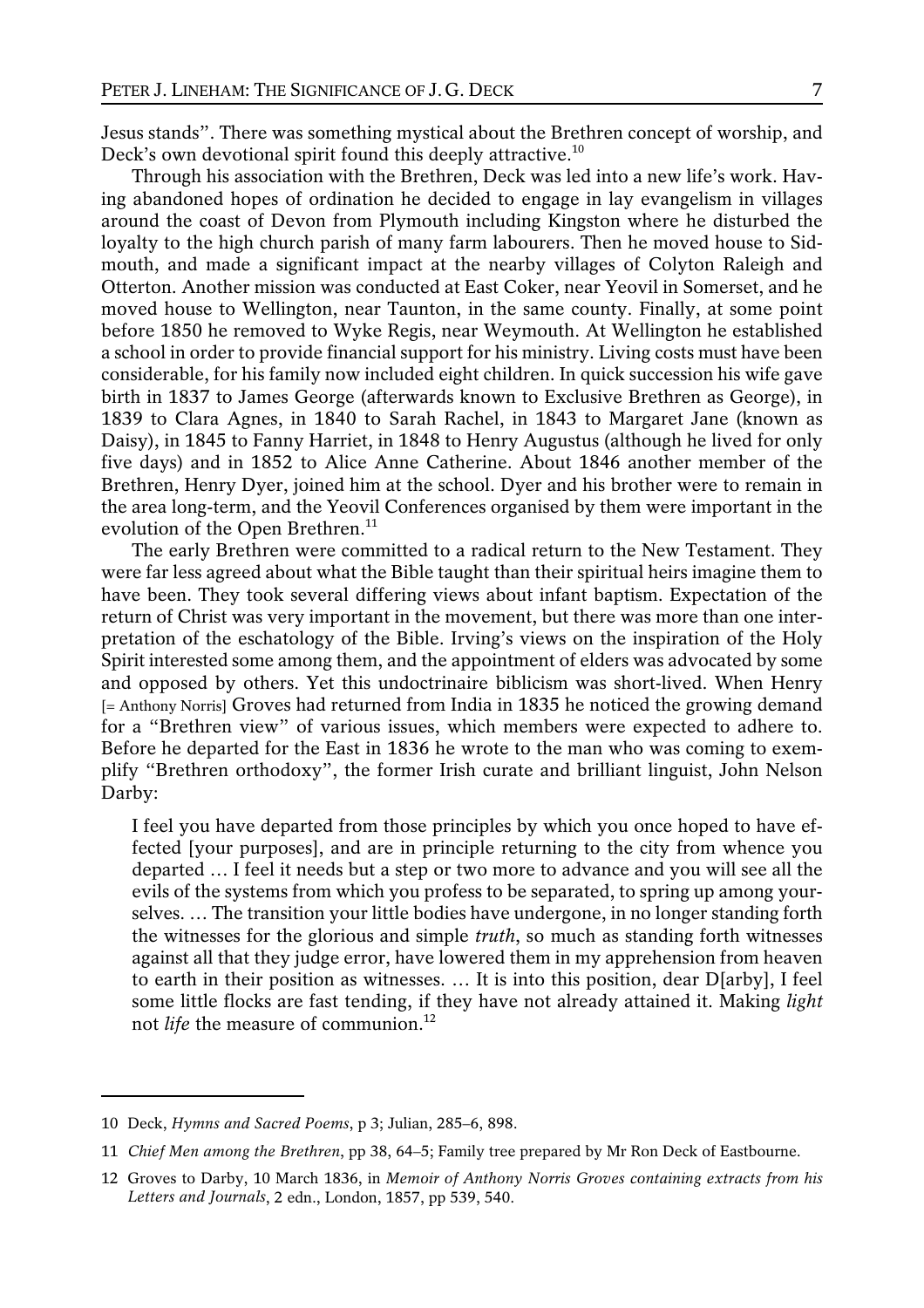Groves' perspective was rare. The drift towards sectarianism was a natural progression, and Deck was not the only one who wanted final answers on biblical interpretation, and who accepted the absolutist Darbyite principle that a church could be holy only by separating from any religious movement tainted with evil. Perhaps inevitably the little assemblies of Brethren across the West Country became more and more isolated from other Christians. In consequence they became more precise about their own principles. A major difference of opinion over eschatology erupted at Plymouth, for the leading elder there, B.W. Newton, was an a-millennialist, and disagreed deeply with the pre-millennialism and belief in the pre-tribulational rapture of the church which had become the hallmark of Darby's preaching. Patterns of church life became another issue. At Darby's suggestion B. W. Newton acted as a chairman of the open services of worship at Plymouth, stemming any unprofitable ministry. In 1845 Darby returned to Plymouth from Switzerland, and now attacked Newton's role as threatening the freedom of the Spirit and his own role. His criticisms led to a split of that assembly, and by 1847 these tensions were spreading to other parts of the West Country.

It was a tragic moment for a movement committed to recognising the unity of the church. They had commenced to take sides over scriptural interpretation, and in the absence of any formal authority these schismatic tendencies quickly became endemic. In 1847 a more serious issue erupted when Darby fiercely attacked Newton's teaching that the sufferings of Christ had a non-atoning human aspect because Christ possessed Israelite racial descent. Speculations about the nature of Christ have been the cause of more convulsions in the history of the church than any other issue, and the Brethren statements tendency to fanciful exegesis of biblical phrases made them particularly vulnerable. Newton in self-defence drew attention to one of the hymns written by J. G. Deck and sung in all Brethren assemblies. In the hymn "Lord Jesus, are we one with Thee?", Deck had penned the lines:

> Such was Thy grace, that for our sake, Thou didst from heaven come down; Our *mortal* flesh and blood partake, In all our misery one.

He had written the hymn ten years before, to emphasise the love of Christ illustrated in his incarnation. He now cringed with embarrassment at the implication that he believed Christ was as mortal as any human, and on 14 December 1850 he published a *Confession of a Verbal Error in a Hymn*. In the collected edition of his poems the last two lines are changed to: "With us of flesh and blood partake, / And make our woes Thine own." The poetry was sacrificed for the sake of an orthodox reputation.<sup>13</sup>

Deck's behaviour bears witness to the growing tensions in the Brethren. It was not entirely over doctrine, for B.W. Newton soon returned to a more traditional Christology. His deviation had raised the issue of how to keep the movement free from error. Darby's doctrine of separation from evil now seemed to offer an answer. So when the assembly at Bethesda Chapel, Bristol, welcomed a visitor from the suspect Plymouth assembly who was willing to reject the heresy their reputation in Darby's eyes was destroyed. Darby considered that anyone who continued to be a member of a church with any questionable doctrines could not be received by assemblies if they wanted to remain pure. Thus

<sup>13</sup> See W. B. Neatby, *A History of the Plymouth Brethren*, London, 1902, pp 145–6; Deck, *Hymns and Sacred Poems*, p 35.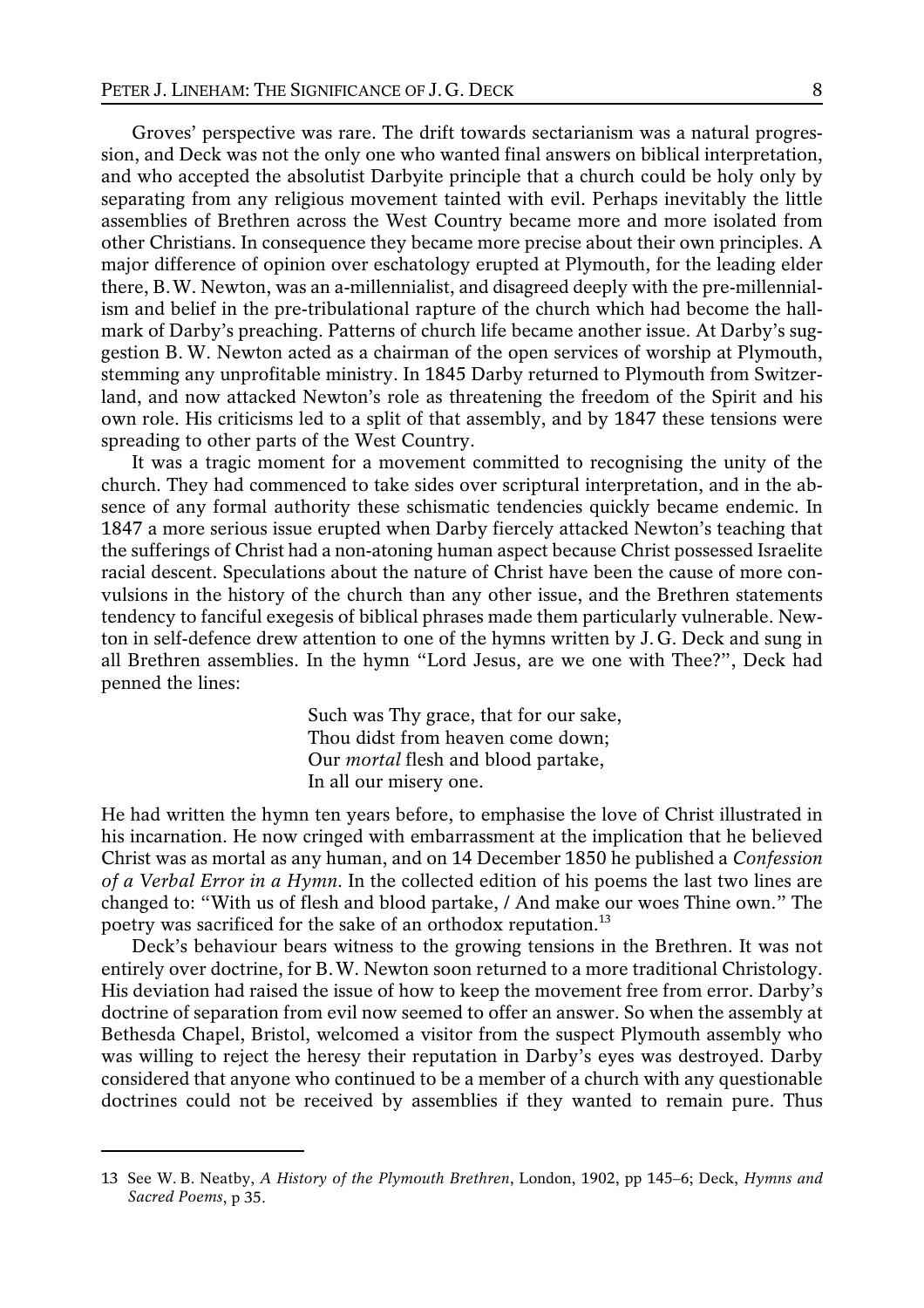Bethesda chapel itself and other assemblies which received visitors from it were placed on a blacklist, and a divide emerged between "open" and "exclusive" Brethren, which proved to be permanent. To Open Brethren, in the words of George Chapman of Barnstaple, the exclusives were "Brethren dearly loved and longed for, whose conscience leads them to refuse my fellowship and to deprive me of theirs".<sup>14</sup> The Open party were at first a minority of Brethren, for the absolutism of the Brethren tended to make exclusivism appealing, and even among the Open Brethren patterns of sectarian fellowship and exclusive traditions soon emerged.

In the midst of this turmoil Deck, as a minor leader in the assemblies, was called upon to choose between separation and association. In January 1850 he issued a *Letter on Receiving or Rejecting Brethren from the Lord's Table*. The tract evinces Deck's deep indebtedness to the teaching of Darby and loyalty to him, but also shows his unease about Darby's behaviour. Darby had refused to go near Bethesda chapel. Deck, who had written to Muller in 1848 and received assurances that he rejected Newton's "fearful error", was unhappy about Darby's determination to force a breach: "Is this the way the Lord would have his sheep cared for by those whom he had called to watch over and feed them? … Where ought our dear brother to have gone, but where he believed Christ's flock were in danger, to help and deliver them?"<sup>15</sup> Deck recalled the discussions in the early days of the movement, some fifteen years earlier, about the grounds for separating from the church of England. Darby had taught that the Church of England could not be regarded as a real church, because it was part of the establishment. But at that time Darby had admitted that there was less justification for separation from fellow-believers just because their doctrinal emphases were different. Deck accepted that caution was advisable in admitting Christians to communion, and used an interesting argument based on the treatment of sin in the seven churches in the Book of Revelation to justify his position:

Ought we not, while seeking to separate from evil, and to put away that which the Lord hates, to tremble, lest we cast out one whom he has not cast out; or to make one sad whom he has not made sad? …

Where do we find in Scripture either the reception or rejection of whole bodies? Is not reception into fellowship an individual thing? …

For myself I confess that I dare not act when I have no Scripture, no word of my Lord to sanction me in rejecting from his table whole companies of saints, and faithful, devoted, honoured servants of Christ, without discrimination, without solemn and patient investigation, and if there has been evil, space given for repentance. I have no heart for such work as this. I dare have no fellowship with it.

Deck was caught between his respect for Darby and his fellowship with Dyer. In his preface he lamented the bitter attacks Brethren were launching against the spirituality of one another:

a little while ago tract after tract issued from our pens, pointing out the sin of schisms and divisions among the saints of God, and the simple ground of Christian fellowship:

<sup>14</sup> T. S. Veitch, *The Story of the Brethren Movement*, London & Glasgow, n. d., p 68.

<sup>15</sup> Deck, *Op. cit.*, London, 1850, p iii; *Copy of a Letter from J.G. Deck of New Zealand on Vital Questions in Connection with the Glory of Christ and our Fellowship with One Another*, Bristol, 1873, p 7.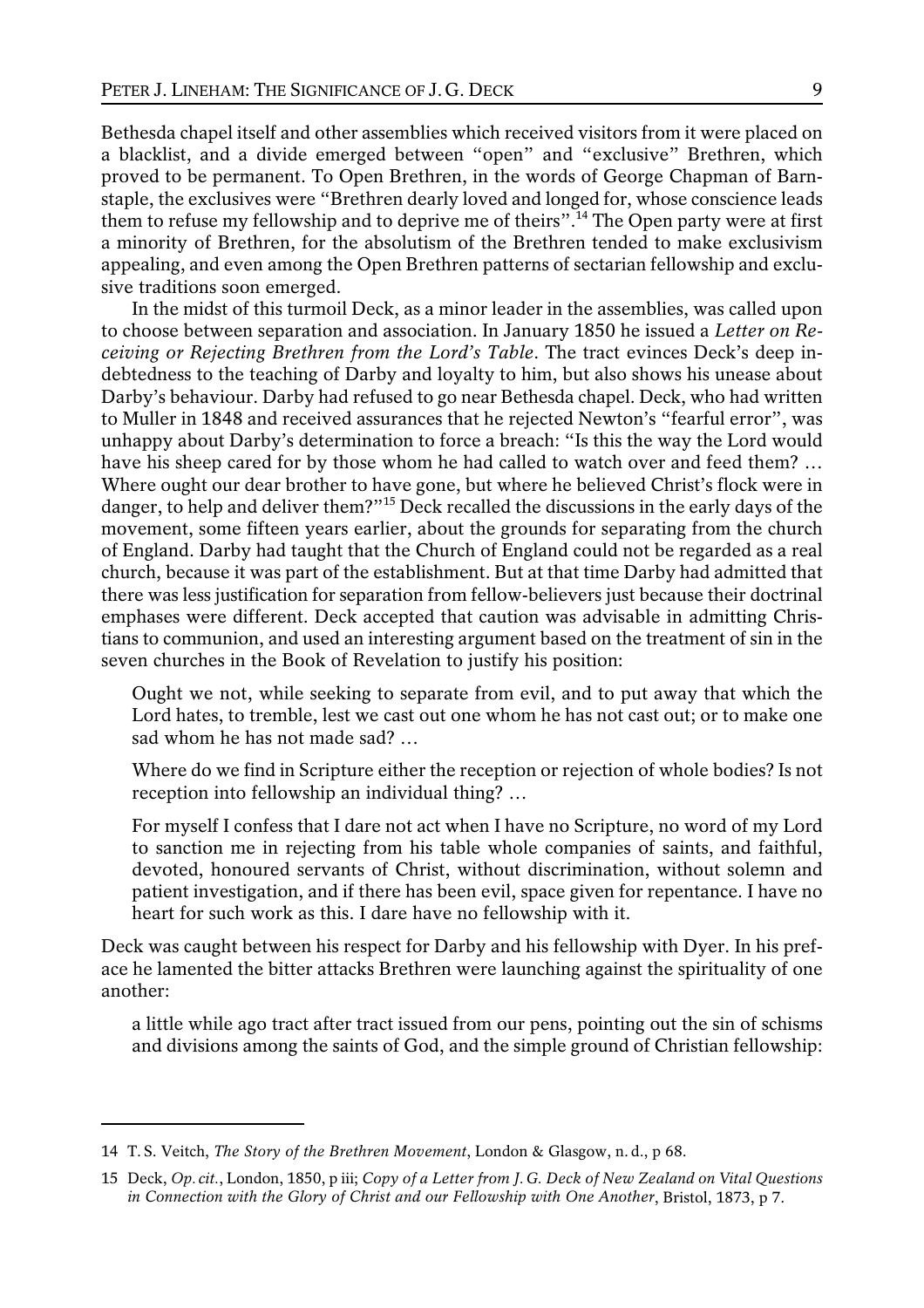but now there is scarcely a place where table is not set up *against* table, while tract upon tract proclaims aloud our divisions, our folly, our shame.<sup>16</sup>

Deck's plea was intended to persuade Brethren on all sides to be more open with each other. In 1851 he went with Robert Chapman and William Hake to Bethesda to try to resolve the issue. On the open side Muller and Craik and Lord Congleton listened sympathetically to his peace-making efforts, but Deck could not accept their "open" emphasis on the independence of each assembly, for he gloried in the Darbyite vision of the glorious united body of Christ. But his own brethren saw the letter as an admission that he accepted the open view of reception. Painful letters were sent to Deck accusing him of treachery. At least one tract was issued in answer to him, entitled *Unity, a Dialogue*, and Darby wrote to him in criticism in August 1851, saying that the tract had driven at least one person back to the Church of England. "I agree entirely that we (when needed) deal with individuals", wrote Darby, "but then I should see whether they had the principle of inter-communion with evil. If so, they are in heart of the principle of the gathering which you avowedly reject. … I could not receive them."<sup>17</sup> So during 1851 Deck had to face up to the consequences of being regarded as a renegade. When he found that nothing came of his negotiations, he rethought his position.

On 16 February 1852 Deck issued a *Second Letter on Receiving and Rejecting Brethren*, in which he effectively retracted his previous assertions. He now expressed a new conviction that an assembly could "so depart from [Christ] in spirit, in principles, or in practice, that *on its refusal to judge itself and repent*, He may disown it – remove its candlestick – and even spue it out of His mouth." Old Testament analogies seemed to him to demonstrate the possibility of corporate rejection of a church because it had gone so awry "that separation from it becomes a positive duty to Christ, and the only way of escape from participation in the evil and the Lord's judgements because of it." He now adopted the crucial exclusive argument that "fellowship and association with others" were one criterion for reception to communion. In other words Deck followed the exclusive Brethren drift towards denominationalism, regarding the Lord's table as a place where people from a certain circle only should keep fellowship. His outlook had become denominational:

In commending the bearer [of a letter of commendation] to us, these assemblies, of course *accredited* the body gathered here, as an assembly of Christ, worthy of their confidence and fellowship as before the Lord; and by receiving the bearer, on their letter of commendation, we, as far as our testimony goes, *accredit* these assemblies.

It was a much more insular position than the stand he had previously taken. Yet Deck retained a deep concern about the spirit in which the controversy had been conducted. He wrote:

Has not much of our sin and misery sprung from the very feeble apprehensions among us, of what the Church of the living God really is; what its unity and responsibilities [are] … Has it not, with some of us at least, been a light thing to say, that we meet in the name of Jesus? Consequently, has there not been among us party spirit, glorying

<sup>16</sup> Deck, *Letter on Receiving or Rejecting Brethren*, pp 11, 14–15, iii.

<sup>17</sup> *Letters of J. N. D.*, 2 edn., London, n. d., vol 1, pp 234–40; *Copy of a Letter*, p 13; CBA 5540 (391): Deck to Darby, 13 March 1873, p 1.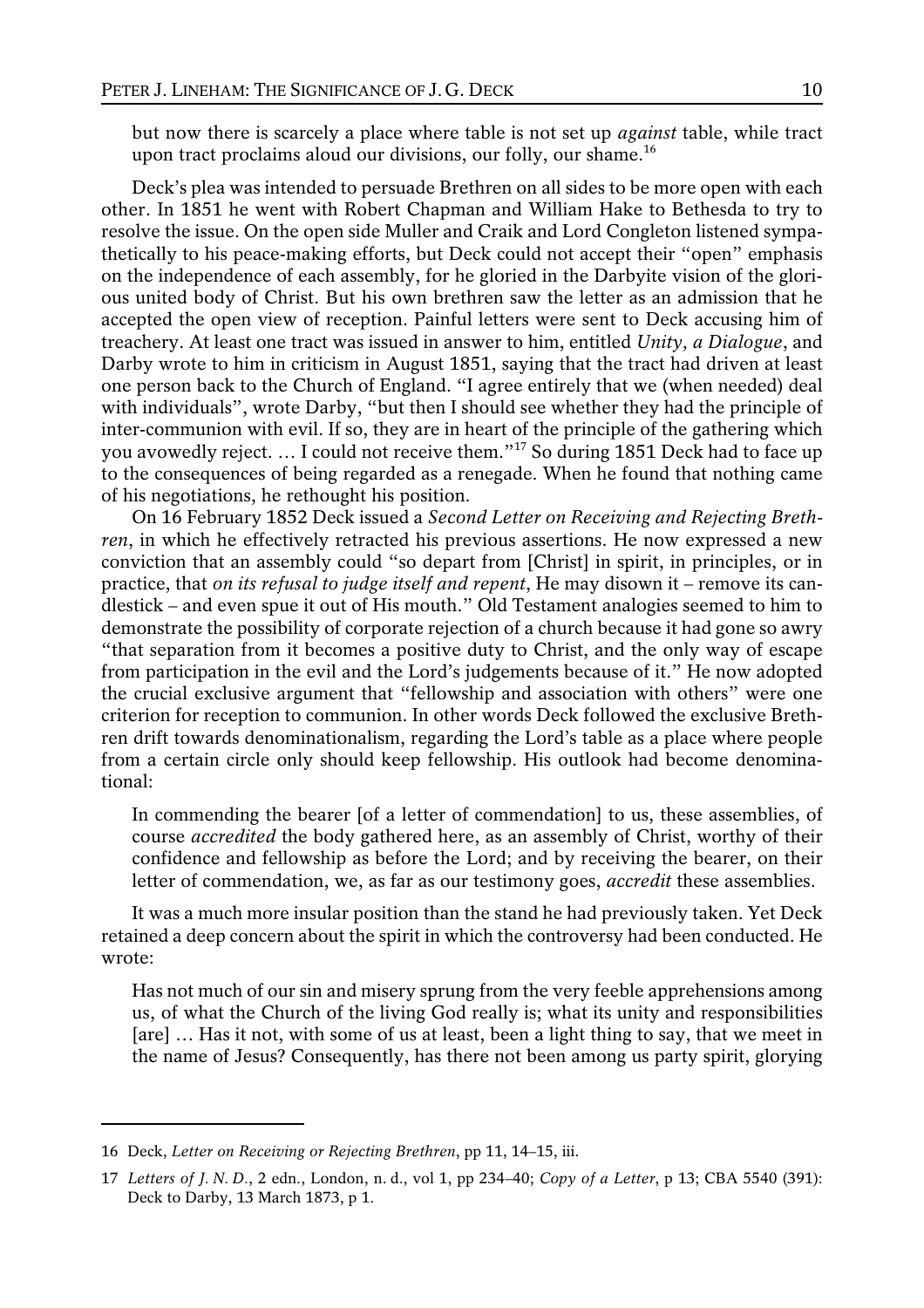in men, over estimation of knowledge compared with grace, and "puffing-up" where deep humility of soul specially became us?<sup>18</sup>

Deck's complaint against his brethren was now only their unwillingness to admit this. For him confession was a mark of true spirituality. In his sensitive hymn written in 1838 "O Lord, when we the path retrace / Which Thou on earth hast trod" he had observed:

> O Lord, with sorrow, and with shame, We meekly would confess, How little we, who bear Thy name, Thy mind and ways express.

Give us Thy meek, Thy lowly mind; We fain would like Thee be; And all our rest and pleasure find In learning, Lord, of Thee. $^{19}$ 

Exclusive Brethren found it hard to make this admission and yet maintain that they were on the true ground of gathering. Yet something in Deck's appeal seems to have touched Darby at least. In the early summer of 1852 Darby wrote somewhat cautiously to Deck and met him in London. Darby offered to call a meeting of humiliation for Brethren (including some representatives of the Open group) in Taunton, and Deck attended this meeting and talked privately to Darby there. But this meeting did not go well, and other exclusive Brethren leaders (especially G.V. Wigram) made it clear to Darby that he must not take humiliation too far. Darby at his interview with Deck insisted that it was unwise to make any admission to Open Brethren that Exclusives had made some mistakes. "What bad policy it was when his forces were all scattered", Darby commented.<sup>20</sup> Darbyite policy, executed by G. V. Wigram (whom Deck did not find particularly attractive), was to rebuild the Exclusive Brethren on the basis of opposition to the Bethesda party. Admissions of weakness could only weaken their moral stance. It is interesting that G. V. Wigram deleted the former of the verses of Deck's hymn cited above when he was editing *Hymns for the Poor of the Flock*. 21

Deck was saddened by the whole affair. His mother was evidently on the point of death and the emotional strains of the previous two years had left their mark on her son. "My heart had been nearly broken, and my [?humours], ere excitable, almost off balance", he later recalled.<sup>22</sup> Spiritually exhausted he evidently suffered a stroke and partial paralysis. He could endure no more. He had decided to be loyal to his exclusive friends, but he did not like the intolerant spirit which was the essence of exclusivism. Some sort of cautious retreat seemed advisable. And so evidently New Zealand came to mind, partly for its climate, and partly for its distance from England. It was subsequently rumoured that Deck "fled to the colony to escape the issue, and to develop assemblies on neutral

<sup>18</sup> Deck, *Op. cit.*, London, 1852, pp 3, 28–9, 30, 36, 15–16.

<sup>19</sup> Deck, *Hymns and Sacred Poems*, pp 43–4.

<sup>20</sup> CBA 5540 (381): Deck to Darby, 1 July 1852; CBA 5540 (367): Deck to Darby, 19 August 1852. For the Taunton meeting see CBA 5540 (369): Deck to Darby, 25 September [1872], pp 1–3; *Letters of J. N. D.*, pp 259–77; see F. R. Coad, *A History of the Brethren Movement*, Exeter, 1968, pp 164–6.

<sup>21</sup> *Hymns for the Poor of the Flock*, London, 1856, no. 230; the story is told slightly inaccurately in Neatby, pp 233–4.

<sup>22</sup> Deck to Darby, 25 September [1872], p 1.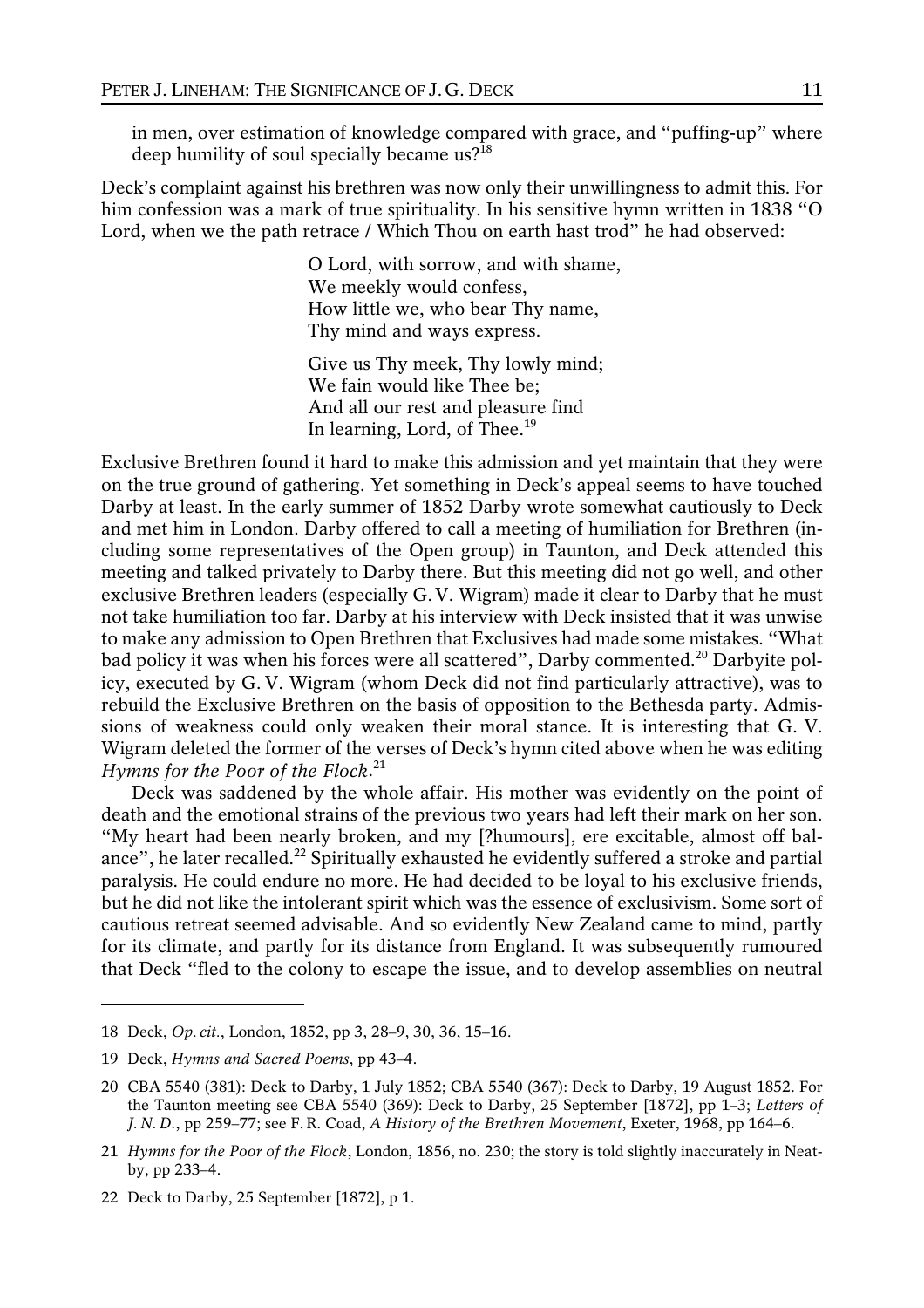territory". That is not really accurate. Darby wrote to him a farewell letter from Montpellier: "I should have desired much to have kept you in England, if the Lord had so pleased". Since Darby took a very low view of worldly circumstances, ("I have no home", he told Deck), he lamented that Deck could not rise above such issues. But the Exclusive leader accepted the necessity of Deck's emigration for the sake of his health and his family.<sup>23</sup> Deck's views had not changed. He was prepared in principle to be an exclusive brother, but he could not endure the pain of abandoning fellowship with so many other friends. He wanted to be an exclusive brother, but paradoxically he also wanted to have communion with all who loved the Lord. In New Zealand he was to write a hymn never included in Exclusive Brethren books: "Lord, we would ne'er forget Thy love", one verse of which reads:

> We would remember we are one With every saint that loves Thy name; United to Thee on the throne – Our *life*, our *hope*, our *Lord*, *the same*. 24

That was his aspiration. Because he could not express it to both his open and his exclusive brothers and sisters in Christ at the same time, he decided to avoid being put into a dilemma. The family took a passage on the ship *Cornwall* to New Zealand, arriving in Wellington late in 1852.<sup>25</sup>

The journey to New Zealand was a pleasant therapy after all the tension. On the ship the family befriended the Vyvyan family, and the two families purchased land in the Waiwero district some eight miles from Motueka in the Nelson province. It was an isolated area and the land was not particularly good. The first years of settlement must have been very onerous for one who had previously worked as army officer, preacher and teacher. Deck's wife did not survive long in the new climate. On 8 December 1853 an abscess in her ear led to her death. Mary Alicia, his twenty-year-old daughter, took charge of the younger children for the next three years, but on 17 July 1855 Deck married Lewenna Atkinson, the daughter of another Motueka settler, who had evidently known the family in England. He and his new wife soon added yet more children to the already large family. Eve was born in 1857, Edward in 1858, Henry O'Brien in 1859 or 1860, and Charles James (Jim) in 1862. In May 1865 Lewenna gave birth again, but she and the baby, named Martin Luther, both died within a few days, due to an attack of the measles. So the care of these thirteen children fell solely upon their father again, although by then Samuel, the eldest, was 33 years old.<sup>26</sup> The pain of the death of his second wife must have been acute. Perhaps it was at this time that Deck penned his poem "Resignation under Bereavement":

> O Lord, at times I feel all desolate; The cup too bitter seems for me to drink, The loss too heavy, – burden all too great:

<sup>23</sup> *Chief Men among the Brethren*, p 39; Neatby, p 185. This is the view still held by the Exclusive Brethren according to the late D. Trewavas of Nelson, with whom I talked in 1975.

<sup>24</sup> Deck, *Hymns and Sacred Poems*, pp 12–13. The version best known in Open Brethren assemblies begins "Oft we alas forget the love".

<sup>25</sup> Hall-Jones, *Invercargill Pioneers*, Invercargill, 1946, p 91.

<sup>26</sup> A. E. Salisbury, pp 66–7; Genealogy supplied by Mr Ron Deck.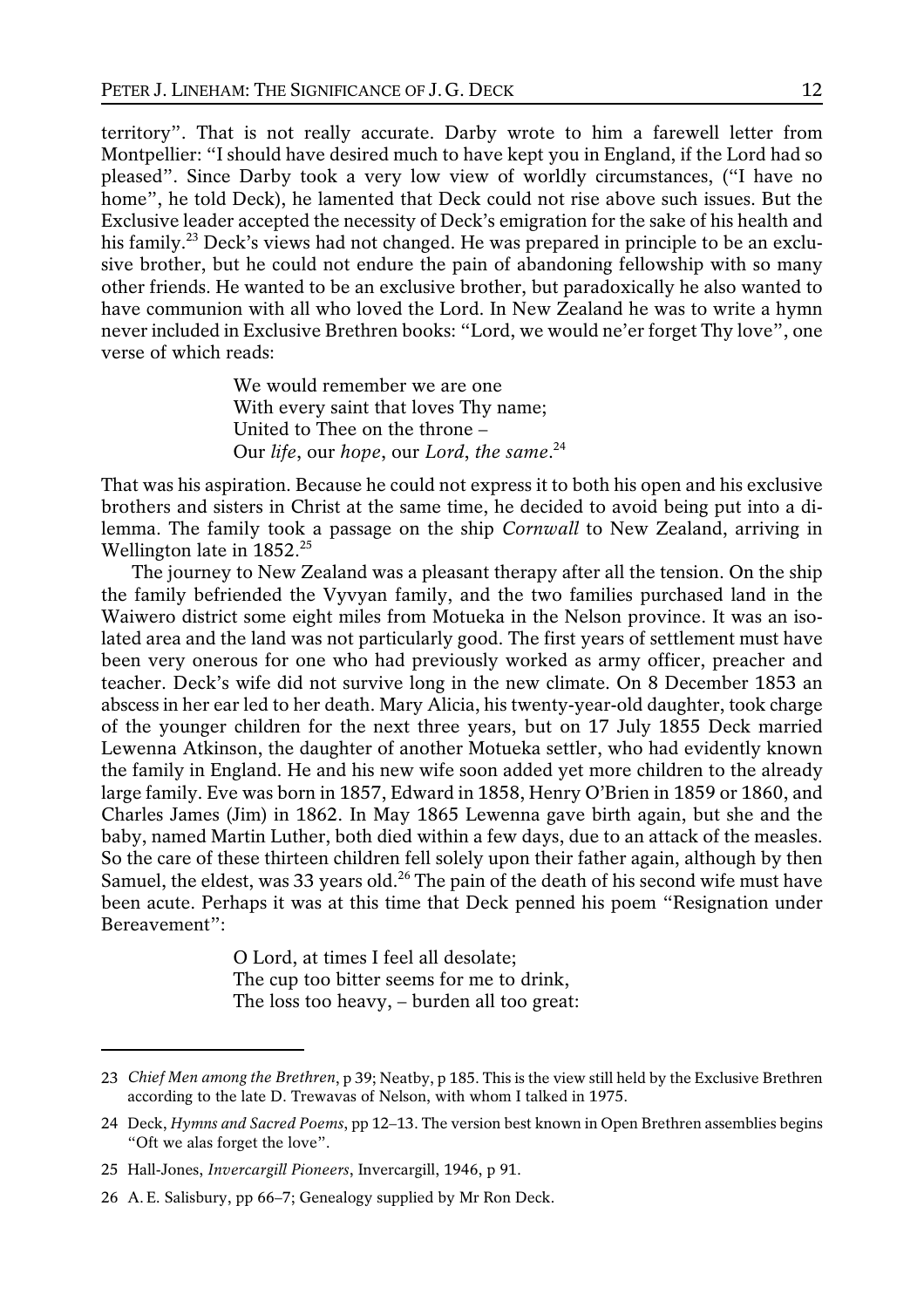From the keen knife I oft-times weeping shrink, That prunes the branches; though Thy love ordains, And fruit shall grow from all these needed pains.<sup>27</sup>

It was not great poetry, but it was heartfelt. Some of what he wrote at this time was much better. What is perhaps his finest hymn, "Around Thy, grave Lord Jesus", written for the baptism of one of his family, has a second verse, "Lord Jesus, we remember / The travail of Thy soul", with a deep insight into the sufferings of Christ which doubtless reflects his personal experience.

For Deck, however, Motueka had mostly pleasant memories. He quickly found himself surrounded by new and convivial Christian friends. Beside the Vyvyans and the Atkinsons there were also the friends who had met the Vyvyans in Wellington, John Park Salisbury and his family. Then Henry Young, Deck's friend in India and member of the Brethren in Devon, and his family came to Motueka. The Youngs soon moved to a sheep run in Canterbury, returning to England in 1859, but they came back and farmed in Southland from 1861. Their place was taken by the Paton family, who arrived in Hope near the town of Nelson from India about 1860. Major Robert Paton had much in common with J. G. Deck, though he was rather younger than him, and the two families used often to exchange visits, and even attended J. G. Deck's birthday party. Obviously Deck was never without sympathetic Christian company. It may be that initially Deck did not want to begin a New Zealand branch of the Brethren, although he certainly had an instant congregation in his own family. By 1860 he was becoming more active again. Exclusive Brethren accounts suggest that a regular Breaking of Bread was being held in Mr Nice's house in King Street, Motueka, by then.<sup>28</sup> Deck was seeking to develop an active Christian community in the area, and on the first day of January 1863, traditionally a picnic day for the settlers, he and "a few Christian brethren in this locality" including the Patons from Hope gathered for a day of prayer and humiliation. It was suggested in a circular letter that Christians unable to be present because of distance should observe the same day themselves. It was a happy day, and Margaret Deck wrote a simple poem to celebrate the event:

It was the day of prayer –

And bright and fresh arose the dewy morn, Fair was creation on the New Year's morn; … Beneath the shade of trees His hands had made, His children gathered – and 'twas there they prayed … Their "mouths were opened wide", and filled by Him Who hears and answers prayer, whose praise they sing: They blessed his holy Name with one accord, To heaven on high their joyful anthems soared: With earnest hearts again the knee they bow – Oh what a privilege by Jesus given! It is indeed the foretaste here of heaven, That we can hold communion with our Lord, Can meet *with Him*, according to His Word.

<sup>27</sup> Deck, *Hymns and Sacred Poems*, p 195.

<sup>28</sup> Beacon Hill, Nelson: Paton Diaries for 2 April 1866 and 1 November 1872 and passim. See P. J. Lineham, *There we found Brethren*, Palmerston North, 1977, p 15 and associated footnotes.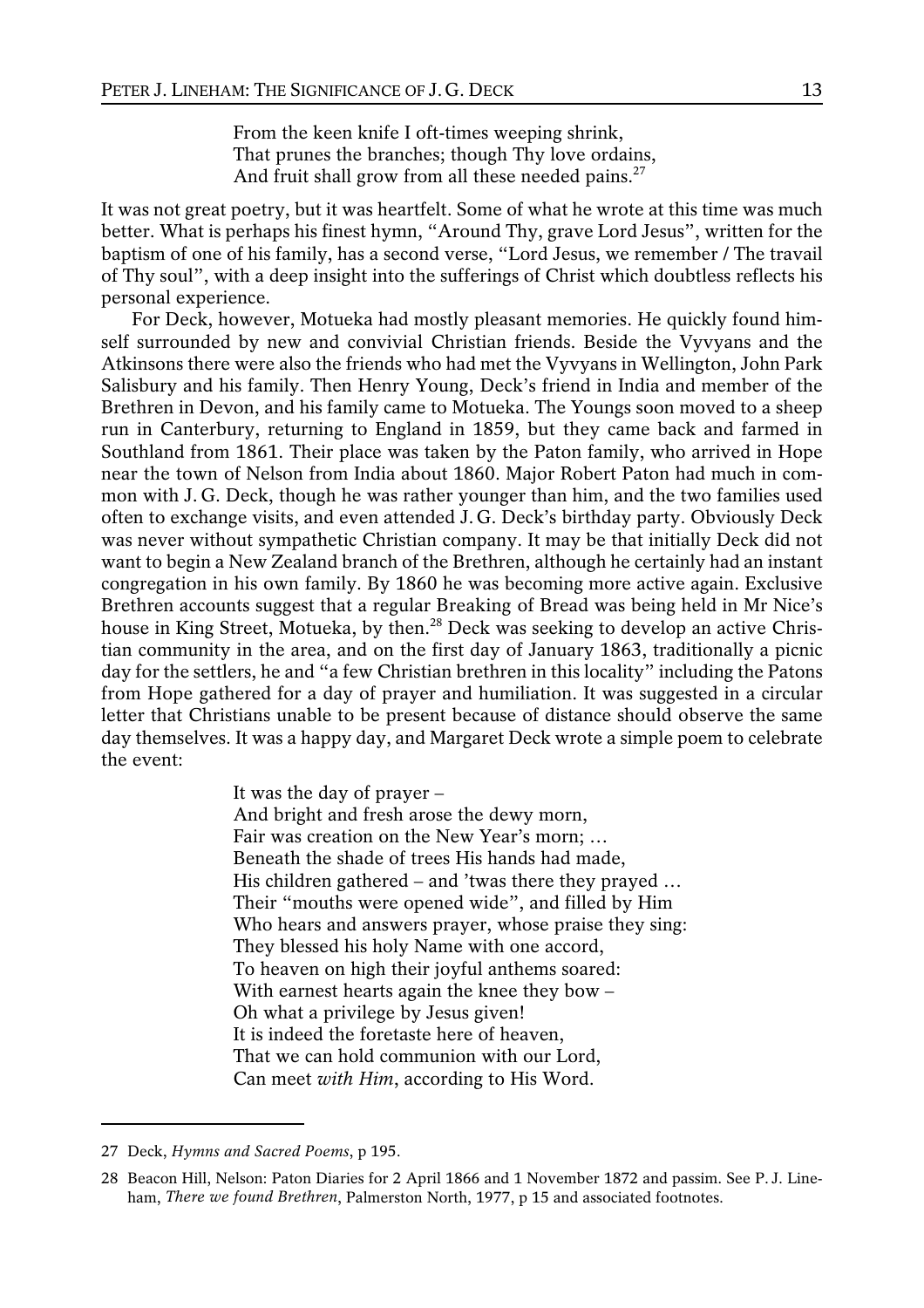There was an emphasis on prayer and humiliation in the gathering which was a hall-mark of Deck's leadership as was the suggestion of supplication for personal consecration and for revival in the church. The day of prayer was held again on 1 January 1864, on which occasion the theme was set as "the operation of the Holy Spirit" in the life of believers.<sup>29</sup>

Deck's Christian concerns were not restricted to Motueka. With the help of others he persuaded Christians all over the Nelson area to begin to hold simple meetings for fellowship and the Lord's Supper, and thus assemblies were formed in Nelson, Richmond, Wakefield, and preaching services were held at these places and at a number of school houses including Waimea West and Ranzau. The Nelson area was the most congenial community for church planting in New Zealand; an evangelical bishop and a strong Nonconformist tradition intensified a mood of religious enquiry. In 1859 Deck first took part in fierce debates with the Disciples of Christ who, like the Brethren, saw themselves as a "restoration movement" returning to New Testament Christianity. Both groups were to find their strongest initial support in the province. In 1862 he rebaptised an Anglican in the Moutere, to the intense annoyance of Bishop Hobhouse.30 The first Baptist church in New Zealand was formed in Nelson in 1851. Deck's combination of ecumenism and sectarianism appealed to several members of that congregation including the pastor appointed in 1860, William Biss, who may well have known Deck in India, for his family had served as missionaries in Calcutta. By 1864 Biss and other sympathetic members were holding their own communion service in the Brethren style, until this led to a split in the congregation. The Paton family tried to persuade the Richmond Baptist church to become a Brethren congregation.<sup>31</sup> Deck's ability to draw such groups within his fellowship suggests that he was not taking an exclusive Brethren view of "association" with other churches.

The family continued to live together in Motueka, although in July 1859 the second son, John Feild Deck, returned to England to train for the medical profession. Here he had some contact with Darby and the Exclusive Brethren, although he evidently much preferred the Open Brethren he met. The eldest son, Samuel, also spent some time in England, training as a dentist, and he too met Darby, whom both Samuel and John remembered meeting in their teenage years.<sup>32</sup> In 1865 the family was more profoundly affected when, in the aftermath of his second wife's death, J. G. Deck sold the farm at Waiwero. While his third son George (and possibly Samuel) stayed in the vicinity, their father moved with the younger members of the family to Wellington.<sup>33</sup> Deck was 58 years old but was not yet contemplating retirement. Some months before his wife's death he had visited Christchurch and preached in the town hall in association with a new Brethren assembly which had been founded by people converted in England by the Open Brethren, Hicks and Soltau.<sup>34</sup> The vision had begun to form in his mind that the Brethren might be planted right across New Zealand in a way that avoided the split among the English

<sup>29</sup> Printed circular, dated 16 December 1862. The circular for the 1864 meeting is in the 1864 diary of the Paton family now held by the Dron family of Paton Hill, Nelson, as is Margaret Deck's poem.

<sup>30</sup> See Lineham, pp 18–19, and T. P. Clarke, "Bishop Hobhouse The Nelson Episcopate ...", Victoria University of Wellington M. A. Thesis, 1977, p 57.

<sup>31</sup> Lineham, pp 19–20, and P. Tonson, *A Handful of Grain*, vol 1, Wellington, 1982, pp 18, 51–52.

<sup>32</sup> CBA 5540 (372): Deck to Darby, n. d.; personal communication from Miss Joan Deck of Australia.

<sup>33</sup> Paton letters cited in Lineham, p 29; *Treasury*, vol 24 (1922), p 143.

<sup>34</sup> *Lyttleton Times*, 7 February 1865, p 4; Deck to Darby, 25 September [1872], p 5.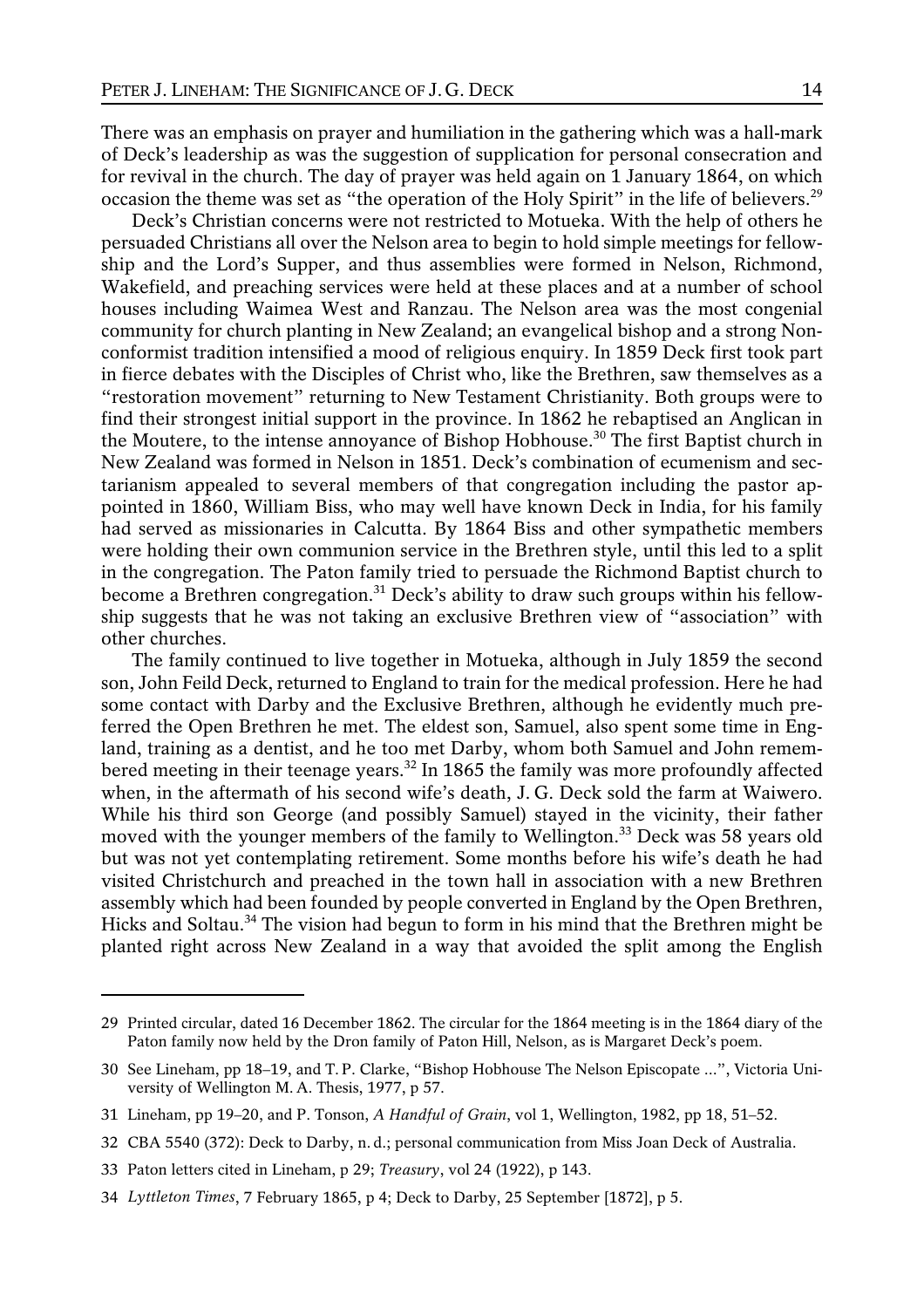Brethren. It seems that he saw Wellington as a convenient base for the resumption of his ministry as an evangelist. He was soon preaching in the newly-recognised capital of the colony, and creating a considerable sensation there. By March the Primitive Methodists were alarmed at the growth of Deck's congregations and the decline of their own recently formed mission, and by the end of 1866 his "great congregations" led even Maria Richmond, a member of the noted Unitarian family, to note that "'The Brethren' seem in the ascendent".<sup>35</sup> Deck was happy to accept opportunities to preach in churches of any denomination, but he did not moderate his message in such contexts. The Rev. W. M. Fell, the rather feeble pastor of the Woodward Street Congregational Church, later complained that "Mr Deck got into my church under profession of good-will, and expressed a sincere desire only to preach the gospel and save sinners. He clandestinely introduced Plymouth Brethren doctrines and led away some of my members".<sup>36</sup> Deck also held his own services. On 3 December 1866 the Quarterly Meeting of the Primitive Methodist Circuit in Wellington indicated that it was these public services in the city which were causing them most concern:

Our decrease of members is owing to the influence of a new party – Plymouth Brethren – Mr Deck, their minister is very popular – holds services regularly in the large Hall and other parts of the city and country. They have no collections, seat-rent or class money. He preaches much against all other sects, and affirms that nothing makes so many hypocrites as class meetings. The wife of one of the judges, a Wesleyan local preacher, and a manager of one of the banks, six church workers from the English church and members from other churches including our own [have joined him]. Wealth, and position, give this party a powerful influence – which is employed in getting members from other churches.37

Deck did not confine his preaching to the city of Wellington. He had a regular circuit of the immediate neighbourhood which included Tawa Flat and the Hutt. He also ranged further afield in the lower North Island, including Wanganui, which he visited in December 1866, and Masterton. In 1870 he spent six months in Invercargill, where his second son was practising as a dentist, and here too his preaching attracted interest and opposition.<sup>38</sup> In the early 1870s, feeling his age, and suffering from angina pectoris, he returned to Motueka and lived in the family home, "the Gables", in Thorpe Street.

The character of the movement he established was not unlike the (Open) Brethrenism which after the 1859 awakening was the object of a great deal of attention and criticism in Britain. In Invercargill Deck was accused by a visiting Wesleyan minister, the Rev. J.S. Rishworth, of being no evangelist but rather a charlatan and proselytizer of members of other evangelical congregations. The published proceedings of the enquiry held to investigate the charges suggest that the allegations against his morals were far-fetched.<sup>39</sup> But there seems little doubt that Deck often denounced of the failings of the Nonconformist

<sup>35</sup> M. Richmond to E.E. Richmond, 3 December 1866, cited in *The Richmond-Atkinson Papers*, Wellington, 1960, vol 2, p 221.

<sup>36</sup> *Minutes of a Meeting held 30 August, 1870 … to investigate certain Statements reported to have been made by the Rev. Mr. Rishworth having reference to Mr. James G. Deck*, [Invercargill, 1870], p 3.

<sup>37</sup> Wellington: Alexander Turnbull Library, MS Papers 1185; box 160: Wesley Methodist Church, Taranaki Street: Primitive Methodist Circuit Minute Book, December 1866.

<sup>38</sup> *ibid*, 5 March 1866; *Wanganui Chronicle*, 5 December 1866; *Minutes of a Meeting*, p 3.

<sup>39</sup> *Minutes of a Meeting*, pp 2, 8–12.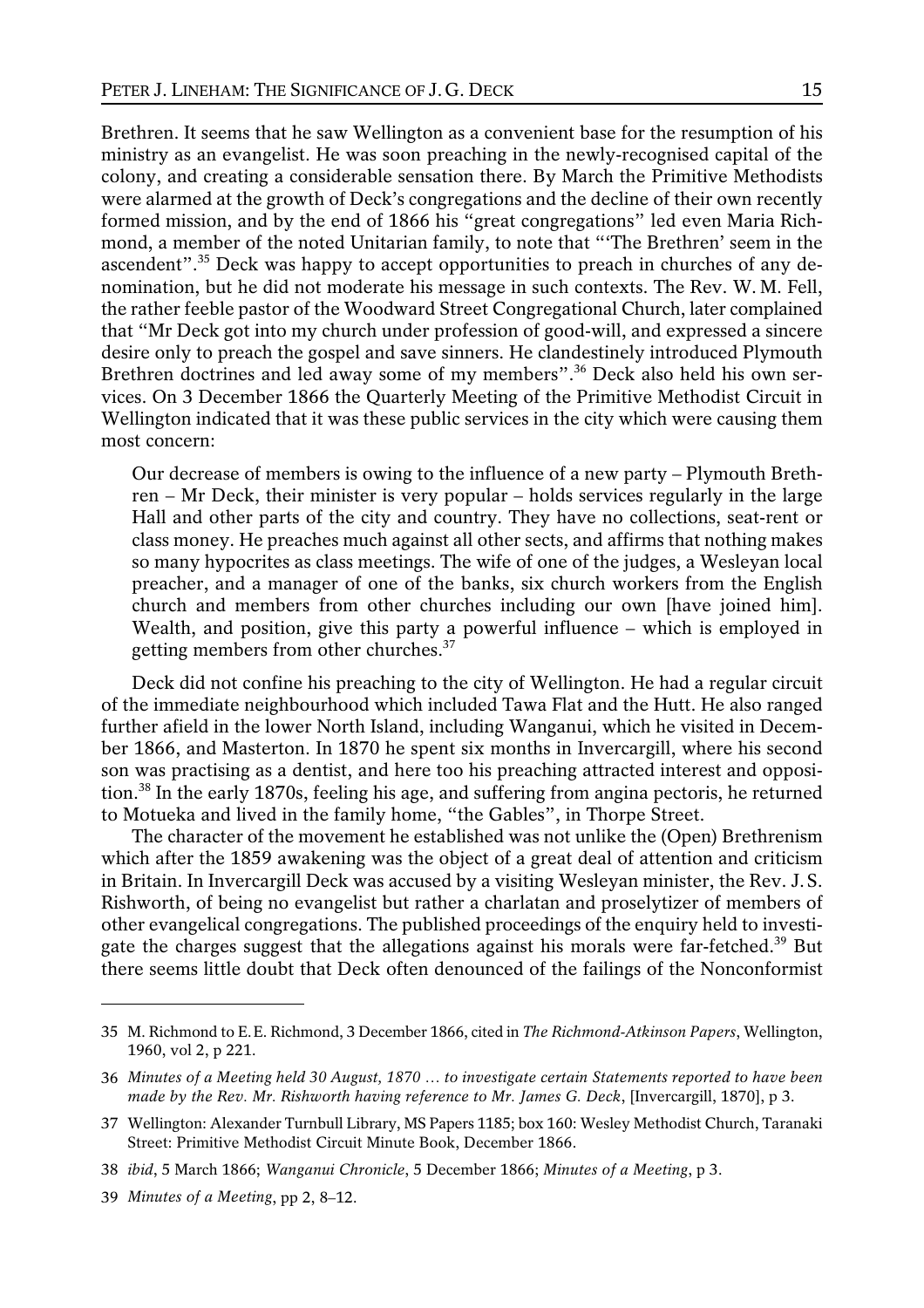churches, their low spiritual life, their unconverted and uncommitted lay leaders and members, and their ministers who lacked an evangelistic vision. Yet compared to English Brethren, Deck was remarkably tolerant, willing to work with other denominations as far as possible, given that he was founding a new movement. Deck himself commented about the Brethren assemblies scattered through New Zealand:

They, the little companies out here, are all babes in Christ – they have not had the education, doctrinal or practical, which for so many years have exercised the minds and consciences of saints in England. They have many of them hardly [?arrived] to the wilderness side of the Red Sea; much less to the order, discipline and [?witness] of the Church of God in the wilderness. Old tradition [?and] teachings occupy the will and they are hard to [?remove] – We are widely separated; communications are slow and limited.<sup>40</sup>

As Brethren from Britain began to visit the antipodes, knowing little of the New Zealand Brethren, they thought them very unsatisfactory. An exclusive Brethren doctor who was in New Zealand in April and May 1869 described them as:

unshepherded sheep – roaming about for the most part at their own will, eating much unwholesome pasture, provocative of intestine trouble, distress and distraction; among them I could find but little sense of real union, that is, of divine, in the power of the Holy Ghost. … You understand I refer to meetings of Christians who professedly take ground separate from the systems of men; many such are found at Invercargill, Dunedin, Christchurch, Timaru, Omaru [sic] – along the coast-line of the middle island, – Wellington, and other places in the North Island. Again, on the west coast, Nelson, Hokatika [sic], and, I believe, a few in Greymouth and inland at the goldfields. Practically, I may say, most of these are on independent ground, refusing, as they do, to recognize our common responsibility as members one of another … the almost universal answer [to the Bethesda question] was "We have nothing to do with the differences of Christians in England, and can take no note of what happened so long ago" – with many kindred objections. … Many had newly come out of the systems, and sought to cease from evil, without having clearly seen the path of the faithful in an evil day. … Practically they present the aspect of an amiable Evangelical Society, and without much gift, except in two or three individuals who had been in the ministry of the systems. There seemed among many an earnest desire after souls, and many conversions were spoken of.<sup>41</sup>

Exclusives were bound to blame Deck for these attitudes. When Deck admitted in a letter to Edward Cronin how he had slipped into sharing communion with Open Brethren in Christchurch in 1865, Cronin had then written to Mrs Brett in Christchurch, complaining that "Mr Deck was out of fellowship with the Church of God, and calling upon the saints at Christchurch to reject [him]". In their eyes Deck was now an Open Brother. It would be more accurate to say that the New Zealand Brethren were neither open nor exclusive, or a kind of reformed and liberated group of Exclusive Brethren. Most assembly members had been converted in New Zealand. Only a few assemblies had members with experience of the Brethren in England. Thus few people had been obliged to decide whether they sided with or against Bethesda. Because Mackern believed that all true Exclusive

<sup>40</sup> Deck to Darby, 25 September [1872], p 13.

<sup>41</sup> Letter of October 1869 in *Letters by Dr. Mackern*, London, n. d., pp 97–100.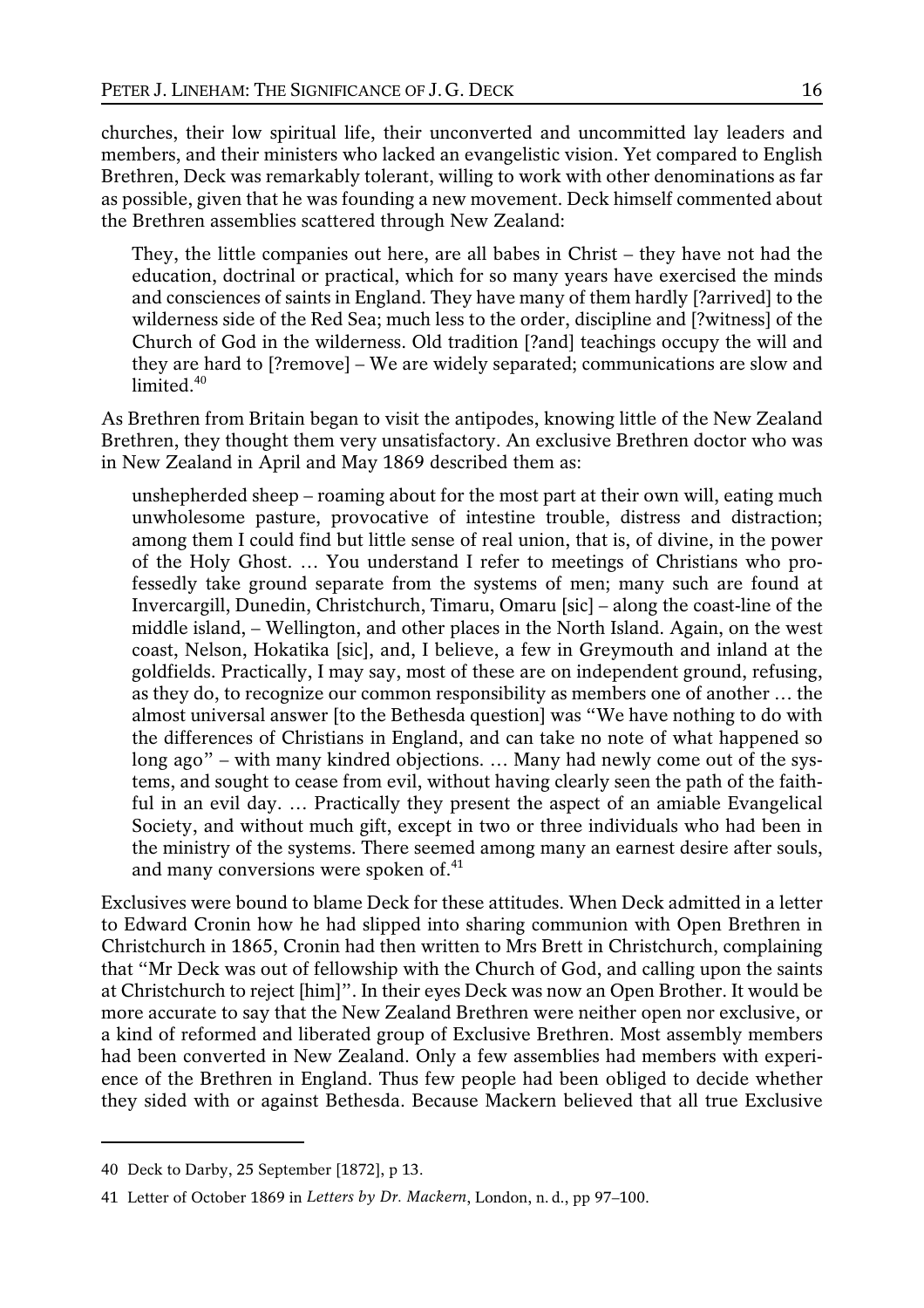Brethren could do this, he was willing to break bread in only five assemblies; probably including those at Christchurch, Timaru and Geraldine.

To some extent Deck only drifted into this open position. In New Zealand he had tried to forget that the 1848 division had occurred. Preachers from Australia like Walter Douglas, James Dunleavy and Mr Backland could be welcomed without too many enquiries, since everyone wanted to see active lay evangelism. Yet this attempt at independence was an unrealistic outlook, because the assemblies still saw themselves as part of the wider Brethren movement. Consequently Deck could not isolate New Zealand Brethren from inspection by English Brethren endowed with a "mother country" mentality. During the 1860s and 1870s contact with the English assemblies became more common as shipping services improved. English Brethren such as Mackern felt obliged to classify the New Zealand assemblies. The New Zealanders were somewhat hostile to this, but they were very vulnerable to it. Brethren tracts, including various booklets on the Bethesda issue, began to circulate more extensively. Deck was concerned when he found that someone who had just arrived from England in 1869 (a "Mr G." of Wellington, possibly W. J. Gandy) had distributed copies of the books of B. W. Newton to the assemblies. Since he had rejected these heresies in the 1840s, J. G. Deck was horrified to see them appearing in New Zealand.<sup>42</sup> This led him to reconsider the Open-Exclusive division, for it was horror at Newton's heresy which had originally driven him into the exclusive camp.

A further factor was family pressure. The Decks were an affectionate family, but in such a large family there were inevitable tensions, and some of these tensions were theological. When John Feild Deck had been in England he had enjoyed very broad associations with other evangelical Christians, and became engaged to Emily Young, a daughter of Henry Young, who was then back in England. This family sided with Bethesda. After John had gained his degree from St. Andrews he returned to New Zealand in 1863, and following a brief visit to Motueka he moved to Southland. He began a practice in Invercargill, not far from his fiancee's family farm at Erme Dale. He married Emily Young on 24 August 1865. Shortly after John arrived in Invercargill he and a few other Christians formed an assembly which reflected the open inclinations of John and maintained friendly relations with other churches. Not long after this his elder brother Samuel moved to Invercargill as a dentist, although in 1872 John and Emily Deck moved to Dunedin, where a flourishing and very open assembly was led by a renegade Congregational minister, Alfred Brunton.<sup>43</sup> In contrast the third son in the family, George, inclined firmly towards a more exclusive position, and the assembly at Moutere, where he was a teacher, was much more separatist in outlook. Their father nevertheless kept good relations with all his sons, and preached freely in all the assemblies of which they were members. In a letter to his sons written in 1867 he urged them to be devoted to Christ, and to "come, learn, serve, watch and pray".<sup>44</sup>

Unfortunately the ageing J. G. Deck found his peace increasingly disrupted in the 1870s. Samuel, who was probably distressed by the differing inclinations of his younger brothers John and George, must have felt the need for a Deck to give a lead to the New

<sup>42</sup> Mackern, p 100; *Copy of a Letter from J. G. Deck, of New Zealand*, Bristol, 1873, pp 12–13; Deck to Darby, 25 September [1872], pp 5–8; G. V. Wigram, *To the Christians of New Zealand*, Christchurch, 26 May 1874, pp 5–6.

<sup>43</sup> *Reminiscences of John Feild Deck*, pp 1–5; *In Memoriam Emily Baring Deck*, p 5; Paton Diary, 14 August 1863.

<sup>44</sup> Eastbourne: Ron Deck: J. G. Deck to his sons, 27 July 1867.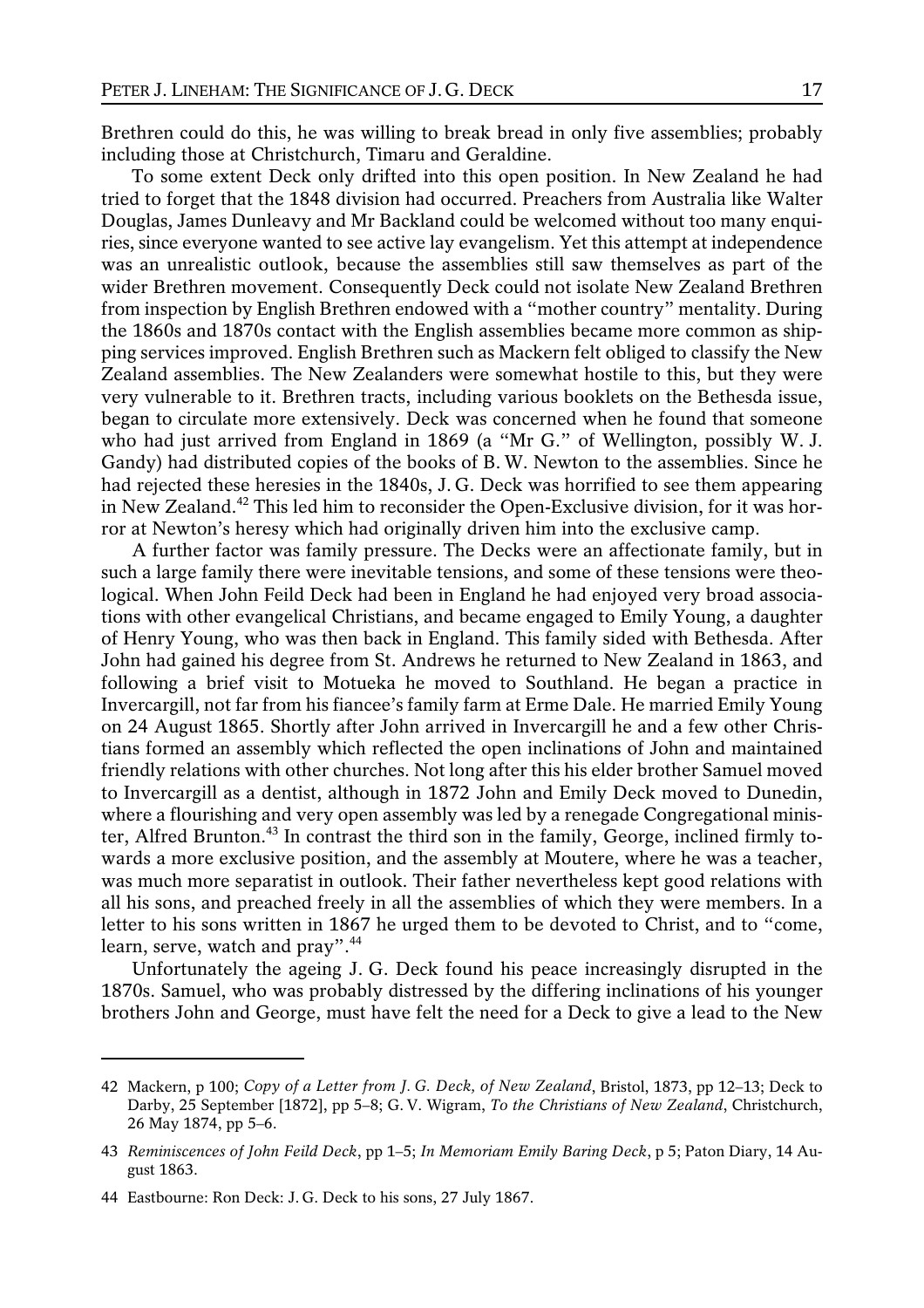Zealand assemblies. In September 1871, after he had re-read his own tracts on the Bethesda question, J. G. Deck decided (perhaps at the suggestion of Samuel) to write to his old English Open Brethren friends Robert C. Chapman and William Hake, to suggest that if Bethesda would repent of receiving those polluted with Newton's errors, then he was willing to urge the New Zealand Brethren to restore fellowship with them. Thus might the New Zealand Brethren pioneer a healing of the 1848 breach.<sup>45</sup> In reply he was cautioned that in the twenty years since the separation the two groups of Brethren in England had drifted far apart. Deck might have left it at that, but his inactivity and possibly discussions in Invercargill provoked his son into taking independent action. At the end of 1871 Samuel wrote a tract in which he argued that the exclusive party had been very unjust in their treatment of Bethesda. Brethren were great tract writers, and in the absence of formal church forums they resorted to pamphlets to air issues. All Decks must have been familiar with Brethren issues under debate, and Samuel wrote to tell his father that "he had light from the Lord on the subject of Discipline, and thought he ought to make it known".46 Accepting the orthodox exclusive Brethren criticism of the independency of the open assemblies, which seemed to him a denial of the unity of the church, he nevertheless queried the accusations against Bethesda, because they regarded those who welcomed members of churches where erroneous doctrines were held: "as though they stood in the same place with the holders of evil doctrine itself".47

J. G. Deck, who was ill at the time he received his son's manuscript, and felt even more unwell after he had read it, was most unwilling for Samuel to publish. He no doubt remembered the problems his own first pamphlet on the subject had provoked. He pleaded with Samuel to submit it to Darby for comment first. Samuel was not prepared to delay this long. The pamphlet was published, probably late in 1871, and Samuel then forwarded a copy to Darby. Meanwhile his father, while "agreeing with much that you say & disagreeing with much that some of our Exclusive brethren have said & done", expostulated with Samuel, and persuaded him to change his mind on at least one point – that any church which failed to excommunicate someone guilty of a specific sin was guilty of that sin, at least. In June 1872 Samuel decided to withdraw his tract for reconsideration, although he remained adamant that the Exclusive Brethren were morally wrong to refuse communion to people like the great philanthropist and leader of Open Brethren, George Muller.<sup>48</sup> Grateful for this belated show of filial obedience, his father realised that the stance of the New Zealand assemblies was now a public issue, both in New Zealand and England. Inaction was out of the question now. So he set out to re-read the whole literature, and then reissued his 1852 tract in which he had more or less declared himself for the exclusive position. Surely he had studied the question so carefully then that he had got it right? All his life he had wanted his conscience to be clear. Why then was he so troubled? At the end of his life he wanted to restore links with Darby which were so frail that they were at breaking point. So finally, in a step which seems inconsistent with all

<sup>45</sup> *Copy of a Letter from Deck*, p 13; Deck to Darby, 25 September [1872], pp 4–6.

<sup>46</sup> Deck to Darby, 25 September [1872], p 8.

<sup>47</sup> No copy of Samuel Deck's tract (which was probably entitled *Church Discipline*) has been found, but these quotations are taken from the excerpts in *Two Letters from New Zealand for the consideration of Saints ...*, Belleville, Ontario, [1879], pp 13–14; and CBA 5540 (370): Samuel J. Deck to J. N. Darby, 3 June 1872, p 3.

<sup>48</sup> S. J. Deck to Darby, 3 June 1872, pp 3, 5; J. G. Deck to Darby, 25 September [1872], p 9; Letter 390: S. J. Deck to J. G. Deck, 18 October 1872.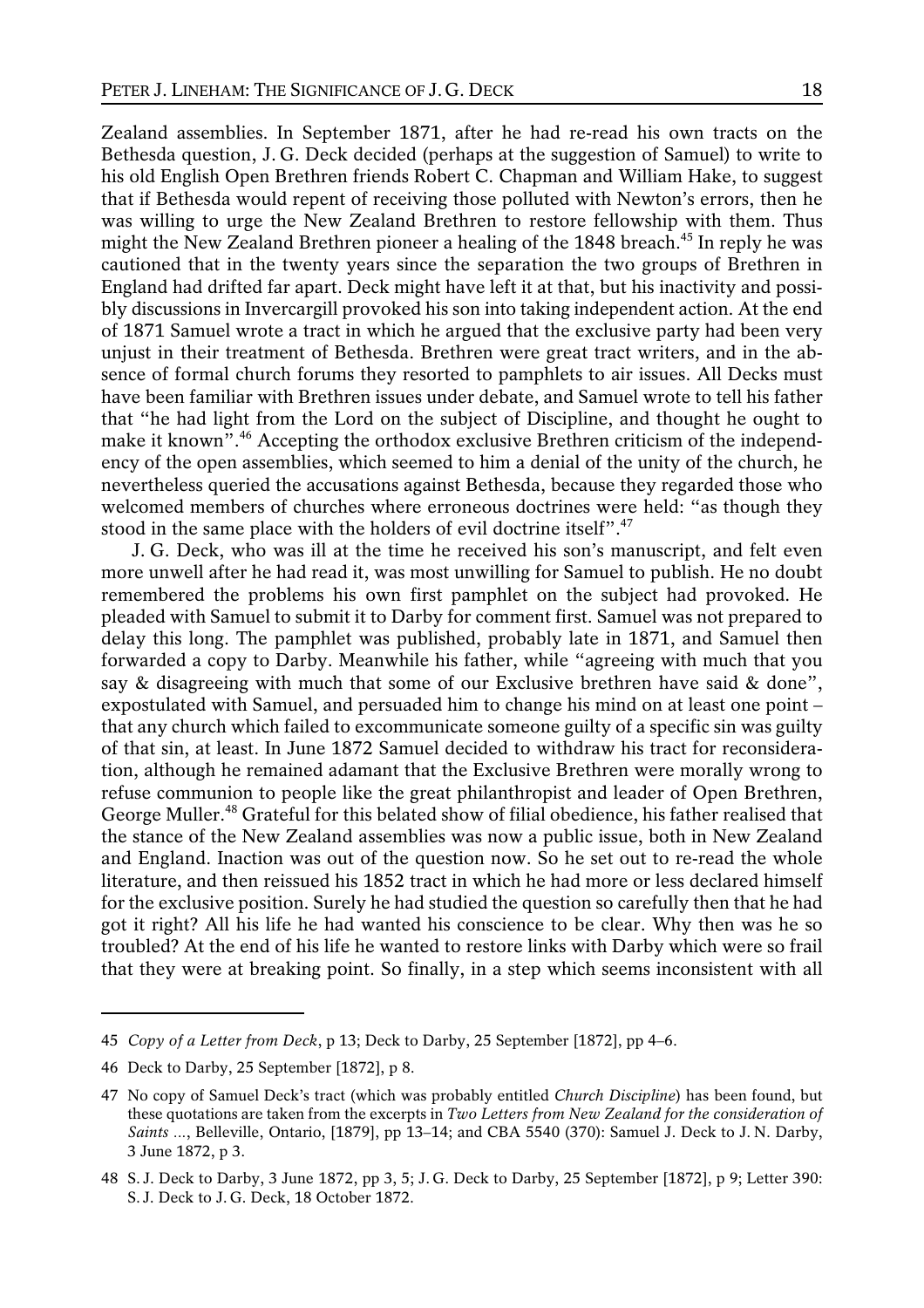that he had learned over the previous twenty-five years, on 25 September 1872 he sent John Nelson Darby a painful thirteen-page confession of his wrong attitudes. "The Lord led me in His most blessed grace to retrace all the past in His marvellous light – my secret sins in the light of His countenance", he told Darby. "I had indeed 'left my first love' … I had lost much of the little knowledge I had acquired of the precious truths the Lord had instructed them [the Brethren] in since I came to New Zealand. It was my own fault."<sup>49</sup>

The problem was how to persuade the New Zealand Brethren to take the same attitude. For plainly they were drifting towards more open principles, finding the separatism of the exclusive element incompatible with the colonial mood, which tended towards informal co-operation in evangelism. This was the spirit they had learnt from Deck. In November 1872 Deck wrote a circular letter to the New Zealand assemblies asking that they should meet to discuss the issue. There was no enthusiasm. "There are many dear precious Brethren among them", he reported to Darby in March 1873, "but they are ignorant of what the Church of God is, and ignorant and prejudiced against those called Exclusive Brethren'".<sup>50</sup> In the September of that year he took a drastic step. He wrote and published a circular: "to beloved brethren, among whom I have gone preaching in days past the Gospel of Christ", in which he insisted that he wanted: "to take my place, unworthy as I feel of their confidence, among those whose faithfulness to the Lord could not suffer unfaithfulness in their fellow-servant". He also noted with curious hesitation that: "I recognise that in the main their discipline is right". This letter he then dispatched to England, along with a formal "Letter of Humiliation" addressed to Darby, G. V. Wigram, E. Cronin and the English Brethren, in which he conscientiously and painfully confessed what he now saw as his faults:

Had I been walking in the light, when this controversy first began[,] in nearness to the heart of God, I should have been spared not the anguish of heart because of the terrible nature of the sin, but the bitter sorrow that followed the discovery of my own kindness and unfaithfulness. Nor should I have sought to shun by flying to New Zealand fellowship with the afflictions of the Brethren who had faithfully opposed the evil. … After much chastening and rebuke the Lord has, I believe graciously restored my soul; and I feel it according to the Lord's holy discipline of His house, the Church of the living God, to confess my faults to my beloved Brethren, and ask their forgiveness and restoration to their confidence and fellowship. … My path is of course a very humbling and very trying one to the flesh.<sup>51</sup>

Indeed it was. Deck did not feel able alone to turn the tide in the New Zealand assemblies. The issue was certainly considered in various places, but Deck felt the need of outside assistance. He was not happy at the proposed return of Dr Mackern; after his visit in 1869 Mackern was regarded as a mere lackey of the exclusive cause. An Exclusive Brethren evangelist, F. Carruagh, also visited New Zealand in 1873–5, but he had little to say

<sup>49</sup> J. G. Deck to Darby, 25 September [1872], p 3. For the reissue of the tract see *ibid*, p 9 and *Copy of a Letter*, pp 9, 11. No copy of this has been found.

<sup>50</sup> CBA 5540 (391): J. G. Deck to Darby, 13 March 1873, p 2.

<sup>51</sup> *Copy of a Letter*, pp 3, 11; CBA 5540 (371): Deck to Darby, Wigram, Cronin et al, 19 September 1873. This letter was forwarded with an accompanying note to Darby, 5540 (389): Deck to Darby, 19 September 1873.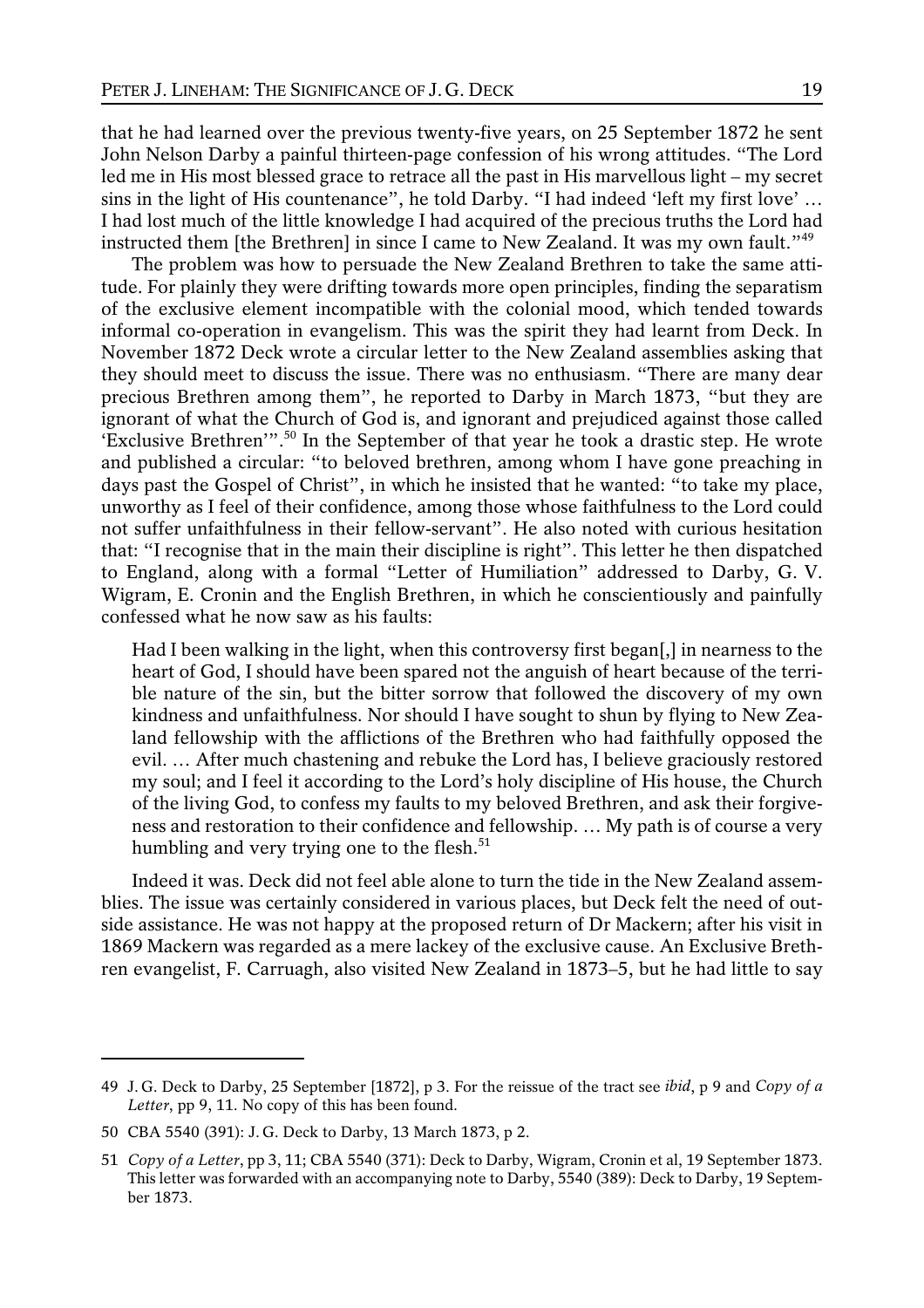on doctrinal issues.<sup>52</sup> If only Darby would come out to put the case. Darby was sympathetic to the invitation, but he deferred to another representative of the exclusive cause. This was the disciplinarian of the Exclusive Brethren, G. V. Wigram, who arrived on 14 January 1874 and remained until 20 January 1875, apart from a brief visit to Melbourne in March 1874. While in the West Indies in 1871 Wigram had expressed interest in visiting New Zealand if no-one else could go there.<sup>53</sup> After a long sea journey he called briefly at each assembly but he put down some roots in Christchurch, where the assembly was recognised as the one with most loyalty to the exclusive side. From Christchurch on 14 March he published an open letter to J. G. Deck, writing as one "aged pilgrim" to another, who "on reviewing your course from England, through India, England, and hither" should have learnt what was wrong with the Brethren in New Zealand. Wigram's chief complaint was that while there were many companies of believers in New Zealand, they lacked "the liberty and life-giving power" of assemblies anointed by God, and their independent outlook was in contravention of the character of the church of God.<sup>54</sup> Deck seems to have replied to Wigram, explaining to him how he felt a "yearning over everyone that has life", and therefore did not want to break with assemblies he was not wholly happy with.<sup>55</sup> Wigram obviously cited Deck's act of penitence as he visited assemblies throughout the country, but it was at his instigation, not Deck's that the separation of open and exclusive groups occurred in each assembly. He produced two other pamphlets to assist in his campaign. One rejected: "setting one merely human name against another merely human name" (the initials he mentioned were M, D and W; perhaps Muller, Deck or was it Darby, and Wigram). In his view the vindication of the exclusive assemblies did not necessitate any defence of the behaviour of their leaders. In another pamphlet he complained of the lack of spirituality in New Zealand. This he attributed to the colonial preoccupation with things material at the expense of things spiritual.<sup>56</sup> Wigram travelled extensively in New Zealand, and was finally happy that there were acceptable exclusive assemblies in Auckland, Thames, Wellington, Nelson, Motueka, Christchurch, Timaru and Geraldine. Between August and October he was in the Nelson area largely in the company of Deck, whose health was on the mend. They travelled together to Wellington where Deck wanted to farewell his son John and his wife, who were off to England for a visit.<sup>57</sup> Wigram and Deck now found a surprising unity of purpose.

Yet Wigram's work did not solve all the problems of the New Zealand assemblies. The Invercargill assembly did not welcome Wigram, and nor did that at Dunedin, of whose leader, Brunton, J. G. Deck commented: "his principles [were] looser even than G. Muller's". Family links certainly inhibited Deck from permitting any attack on these centres of Open Brethren. Moreover the exclusive assemblies were not in very good shape. In Christchurch there were new tensions caused by the Suckling family, on questions quite

<sup>52</sup> For Mackern see Deck to Darby, 13 March 1873, p 2. For Darby's thoughts of visiting see *Letters of J. N. D.*, vol 2, pp 251, 278 (dated Concord, 1873, and July 1873). For Carruagh see CBA 5540 (388): Deck to Darby, 15 January 1874, and CBA 5540 (382): Deck to Darby, 16 January 1875, pp 2, 4; and CBA 5540 (384): Deck to Darby, 22 September 1875, p 3.

<sup>53</sup> *Memorials of the Ministry of G. V. Wigram*, London, 1880; vol 1, p 444; vol 3, p 98.

<sup>54</sup> Wigram, *A Letter to Mr. J. G. Deck, of Motueka, Nelson*, Christchurch, 1874, pp 3, 5 and passim.

<sup>55</sup> Wigram, *Memorials*, vol 3, p 100, which would appear to be Wigram's answer to Deck's letter.

<sup>56</sup> W., *A Word on the Fellowship of Saints*, Nelson, 24 September 1874, p 3; G.V.W., *To the Christians of New Zealand*, Christchurch, 26 May 1874.

<sup>57</sup> Wigram, *Memorials*, vol 3, pp 103–4, 109, 112–5; CBA 5540 (382): Deck to Darby, 16 January 1875.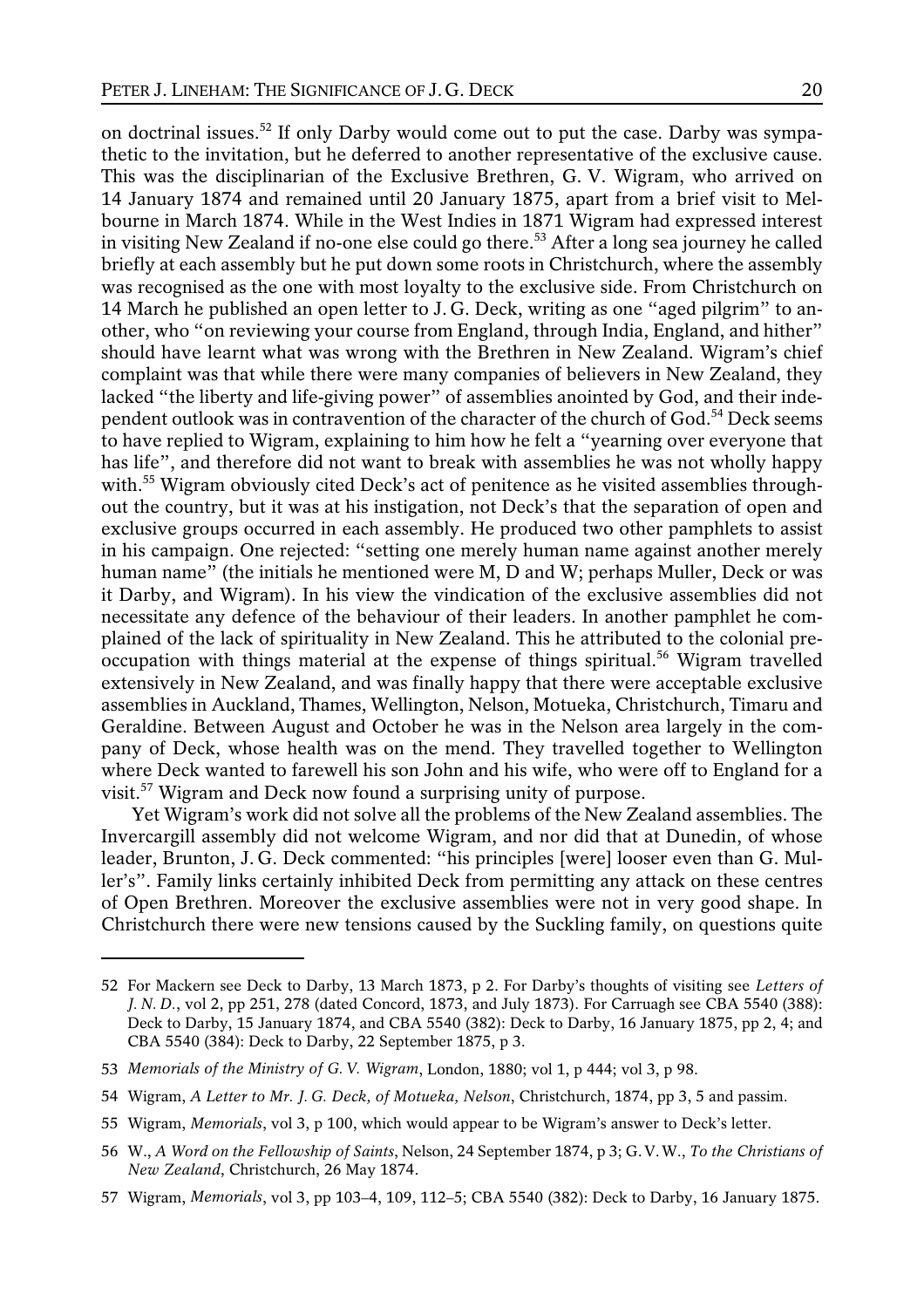separate from the Bethesda debate, and other doctrinal debates also threatened.<sup>58</sup> Above all Deck did not find the visit of Wigram personally satisfying, since they had never been close while he was in England. It was Darby whom he now longed to see.

Deck longed to see Darby. He appealed to him: "Will the Lord give us the joy of welcoming you to New Zealand? Many are asking to see you here".<sup>59</sup> Darby himself was not sure. "Were I young, I should think pretty surely of going there, but I shall be half way between seventy and eighty before I start for that country, and a year then is a long while, specially if I have anything to finish before I depart home to be no more seen", he wrote to a friend.<sup>60</sup> But Deck was the more urgent because angina made it impossible for him to travel, and because the exclusive cause desperately needed exactly such a fillip. Darby was an indefatigable traveller who made repeated journeys across America. He finally decided that he would take advantage of his current visit to North America, so he caught a ship from San Francisco and arrived on 15 September 1875, accompanied by R. Grant. Deck wrote ahead to Auckland apologising to Darby that health did not allow him to meet him in Auckland. But, after telegraphing Deck, and making a brief and unannounced visit to the Cobden Street hall of the Exclusive Brethren, he caught the steamer to Nelson, where Deck met him. No description of that meeting survives, although the excitement of Deck, and his desire that Darby might have a favourable impression of New Zealand is obvious in his letters to Darby. One may perhaps imagine the encounter between the balding and snowy-white-bearded Deck and the clean-shaven Darby with his still sharply-contoured face. Yet Deck was only sixty-eight years old and Darby seventyfive. They must have spent time reminiscing, and walking in the quiet garden of "the Gables". Darby was certainly impressed by Deck's new homeland: "It is a really charming country … mountains and bush – the bush though always fine, not as our trees, always brown, which gives it a sombre hue". In another letter he commented: "Were I healthhunting, I might stay in this beautiful country with pleasure. The climate is admirable here, and the locality charming. Of course I have been, through mercy, working as elsewhere."<sup>61</sup>

Naturally Darby was working. Deck may have wanted the visit to focus on the past, but Darby had come to check up on people. In the Nelson area, he reported "all are clear unless perhaps one, who is still not against, but really getting his soul exercised, feeling others have gone on without him – the Word is enjoyed so that I trust there may be blessing for all outside as well as inside – At Motueka the farmers come out as they [were] here dour, having been a good deal asleep & prejudiced, but they come in a remarkable manner".<sup>62</sup> Darby travelled on to Wellington and then to Christchurch, Timaru and Geraldine, and seems to have spurred Deck himself to more activity; he made a visit to Christchurch where he shared a pulpit with Darby, and to the east and west coasts of the Wellington

- 59 CBA 5540 (382): Deck to Darby, 16 January 1875.
- 60 *Letters of J. N. D*., vol 2, p 327.

<sup>58</sup> CBA 5540 (388): Deck to Darby, 15 January 1874 (uncompleted) enclosed in Deck to [?], 15 January 1874.

<sup>61</sup> CBA 5540 (383): Deck to Darby, 6 September 1875; CBA 5540 (384): Deck to Darby, 22 September 1875; *Letters of J.N.D*., vol 2, pp 427, 430 (letters of October 1875 and 25 October 1875). An MS copy of the latter letter is at CBA 5540 (417): Darby to Mr Alexander, 25 October 1875.

<sup>62</sup> Darby to Alexander, 25 October 1875, p 2. (This part of the letter was not published.)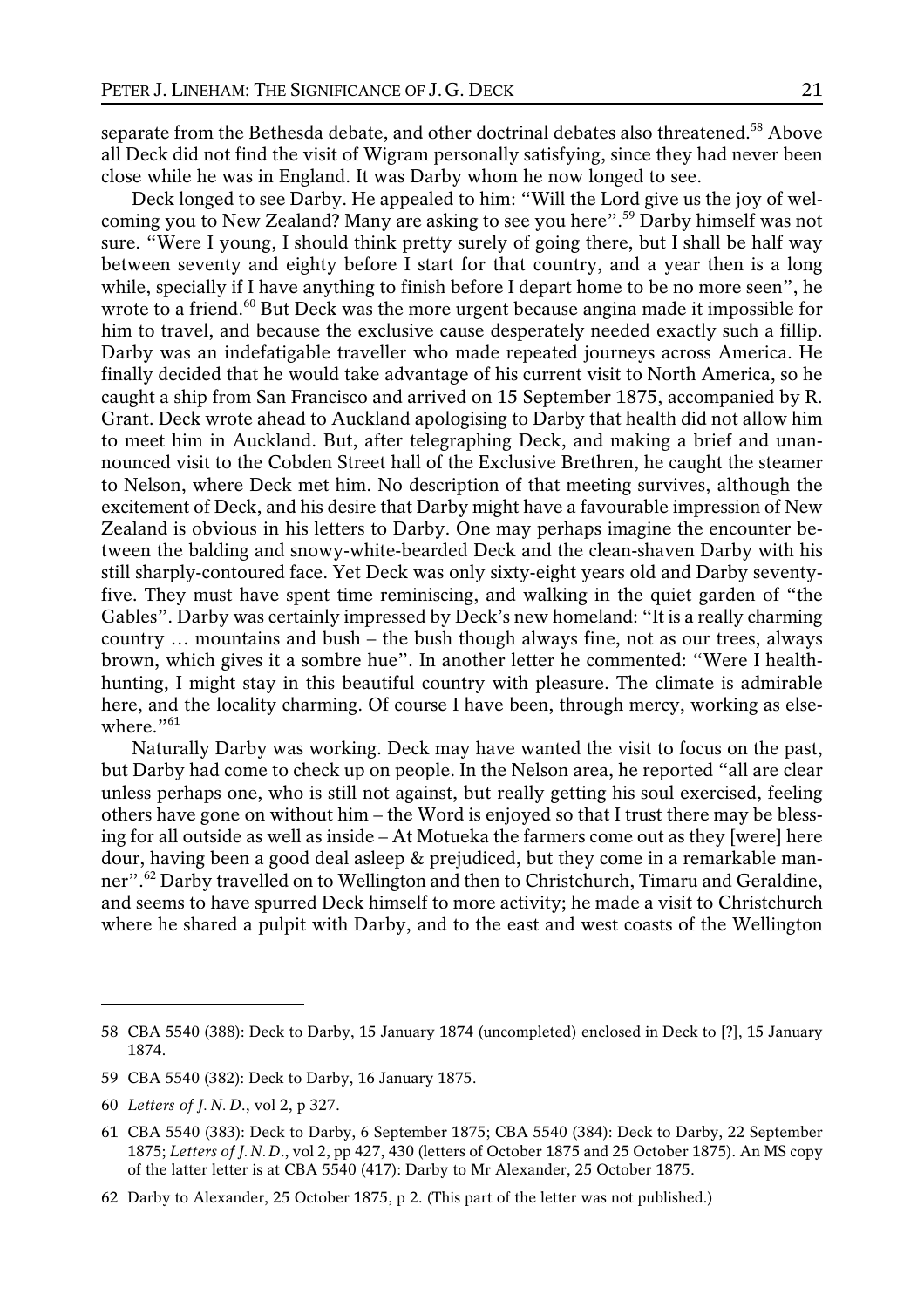district, where there were more than a few problems from the extremist sectarianism of one of the more unusual of the early Brethren, Alfred Feist.<sup>63</sup>

Darby was well-satisfied with his visit to New Zealand. To a friend he reported: "Brother Deck, long known and loved, had, through various circumstances, fallen under the influence of Bethesda. … [now] He is himself very happy, and there are thoroughgoing assemblies everywhere, and new ones have arisen, some rather numerous."<sup>64</sup> As Deck farewelled him, Darby's voice echoed towards the vanishing Sandridge pier at Motueka, exhorting him that there was still "plenty to do".<sup>65</sup> Deck took the advice seriously. Indeed for a few years he was very active among the assemblies. Hardly had Darby left than he accepted an invitation to Victoria, Australia. There were also any number of problems to deal with in New Zealand. In Motueka J. Code (evidently related to the man of the same name involved in founding the English Brethren) became involved in a quietist sect. In Wellington the wife of W.M. Biss had to be excommunicated for repeated drunkenness. In Christchurch the Sucklings threatened to form their own break-away group. All this Deck tried to sort out and more beside. Wigram returned to New Zealand early in 1877 partly to resolve the problems in Christchurch and Deck helped him in this. Deck also arranged for the popular evangelistic tracts by Charles Stanley to be translated into Maori (probably by Abraham Honoré, whom he knew and respected).<sup>66</sup>

All of this work was important, although increasingly other people took the lead in it, especially the Cappers of Wellington. Deck, though, always had a place of special honour among the Exclusive Brethren, not in his own right as the founder, but as the man who knew Darby. He took the same view of his own significance. Just before Darby left Auckland he had written to him affectionately: "If I do not meet you again in the flesh, I have to bless God for having permitted me to know you, and for making you his channel of living water and refreshment to my soul – and I do thank him for permitting me to see your face again in person and here in this distant land, and for yr kind forgiving love to me."<sup>67</sup> Yet his own values did not change. On his return from Australia he visited Samuel in Invercargill. He reported to Darby:

We stayed a few days at Invercargill. I preached there twice and lectured once, in the theatre. Samuel [does sorry] things connected with this subject of "their walking", but I could wish that some of the assemblies with us manifested the same grace that in other things characterised the dear brethren there.<sup>68</sup>

He did not break bread any more at Open Brethren assemblies, but he continued to enjoy fellowship with them. Initially they survived as essentially independent churches; Brunton's fellowship in Dunedin and the Samuel Costall's Bethel in Wellington are the most interesting examples. Only gradually did they develop any sense that they were part of a single communion.

<sup>63</sup> CBA 5540 (385): Deck to Darby, 2 February 1876; (387): Deck to Darby, 2 March 1876; (386): 10 March 1876; the letters are written from Carterton, Porirua, and on board the steamer to Nelson.

<sup>64</sup> *Letters of J. N. D*., vol 2, p 448.

<sup>65</sup> CBA 5540 (374): Deck to Darby, 13 December 1876, p 2.

<sup>66</sup> CBA 5540 (375): Deck to Darby, 12 March 1877; (373): Deck to Darby, n. d. [ca April 1877]; (376): Deck to Darby [5 May 1877]; (377): Deck to Darby, 29 June 1877; (378): Deck to Darby, 22 August 1877; (380): Deck to Darby, 15 May 1880.

<sup>67</sup> Deck to Darby, 10 March 1876, p 5.

<sup>68</sup> Deck to Darby, 13 December 1876, p 3.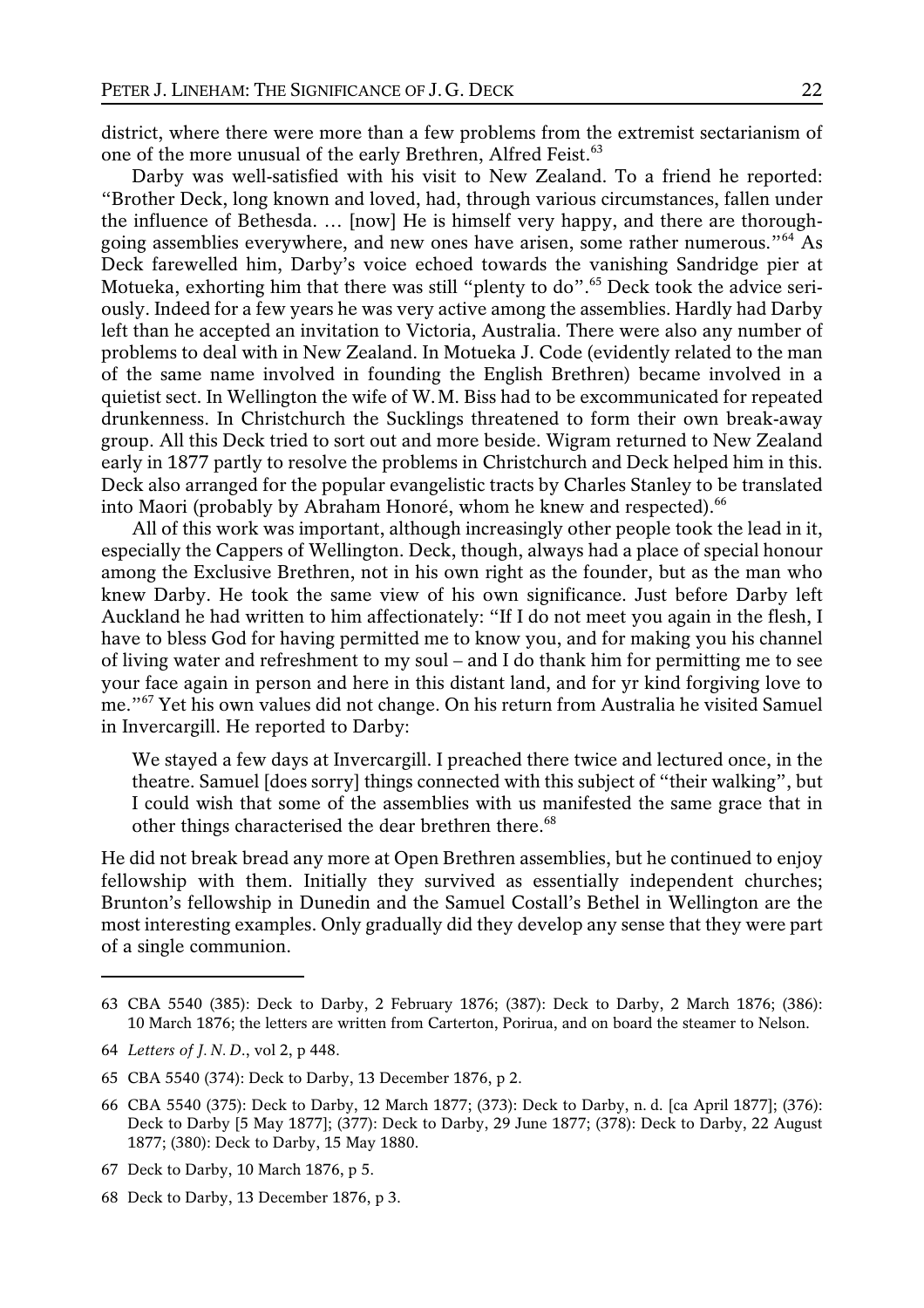To the end of his life Deck continued to waver in his desire for broader fellowship with other Christians. From 1874 services at the Anglican Church at Ngatimoti for a while alternated with those of the Brethren, and combined church picnics also enabled the community links to continue. Some Exclusive Brethren allege that Deck welcomed non-Brethren to break bread at Motueka, although his great friends, the Paton family from Nelson, who had chosen the Open Brethren side, now avoided Sunday visits to the old man. His family was now divided religiously and yet there were still close personal ties between them. John and Emily went to Australia in 1877, where they were involved in the foundation of the South Seas Evangelical Mission. Samuel retired to Stewart Island. George became the key leader of the Exclusive Brethren. The health of their father slowly declined. The handwriting in his last letter to Darby in 1881 had deteriorated sharply. There is a fleeting glimpse of him in a letter to England by one of the Paton family in 1881:

Mrs N. has been over to see Mr Deck. She knew his sister Mrs Walker very well, was very fond of her she says. Mr Deck when he spoke reminded her so strongly of his sister that she felt inclined to embrace him! Mr Deck has failed very much recently.<sup>69</sup>

Deck died in Motueka on 14 August 1884. He was buried on the foreshore, in a grave between those of his first and second wives. He was aged seventy-five; no mean age in view of his unstable health. Darby had died in 1882. After his death the Exclusive Brethren suffered serious splits in New Zealand as well as overseas, and the main group became, like its equivalents overseas, increasingly sectarian. At the same time the Open Brethren in New Zealand recovered dramatically as Gordon Forlong's work led to rural revival, and assemblies were planted in the hinterland of Otago, Nelson and the Manawatu. In the long run the Brethren had to learn to adapt to their environment in New Zealand. When Wigram observed the assemblies in 1874 he felt that the immigrant community had its own rather dubious ethos. He was once asked whether he found New Zealanders very self-righteous. In reply he noted the lack of "spiritual perception and power of *the presence of God*" in the colony. He also complained of the lack of: "Certain gravity and sobriety and collectedness of manner, and the more aged of the place and not the younger bearing any responsibility which may arise".<sup>70</sup> The heartiness and rough and ready nature of the society was reflected strongly in the assemblies. Perhaps it is unfair to take the story a hundred years forward, but the Open Brethren grew much more quickly than the Exclusives, probably because they were less burdened by English interference. Deck did much to lay the basis for one of the strongest branches of Brethren in the world, but his work soon lost the distinctive character he had tried to give to it.

The story of his life will be interpreted in different ways by different people. He was a great hymn writer, who may justly be praised for the fine rhythm, simple language, and high sentiments of his hymns.<sup>71</sup> Curiously they are little known beyond the Brethren, except in some American hymnbooks. They are written specifically for the Brethren observance of the Lord's Supper, and are ever-popular there, but they deserve to be more widely known. Deck's hymns give some indication of his spiritual depths. His life story gives his hymns even more meaning. Like all the early Brethren he had a great longing for the restoration of the church to what the New Testament intends it to be. Every new and

71 Julian, p 285.

<sup>69</sup> Beacon Hill, Nelson: Paton Diaries for 22 April 1877 and 4 January 1880. [C.B. Brereton], *Jubilee of St. James' Church, Ngatimoti*, pp 7, 8.

<sup>70</sup> Wigram, *To the Christians of New Zealand*, pp 11, 15.